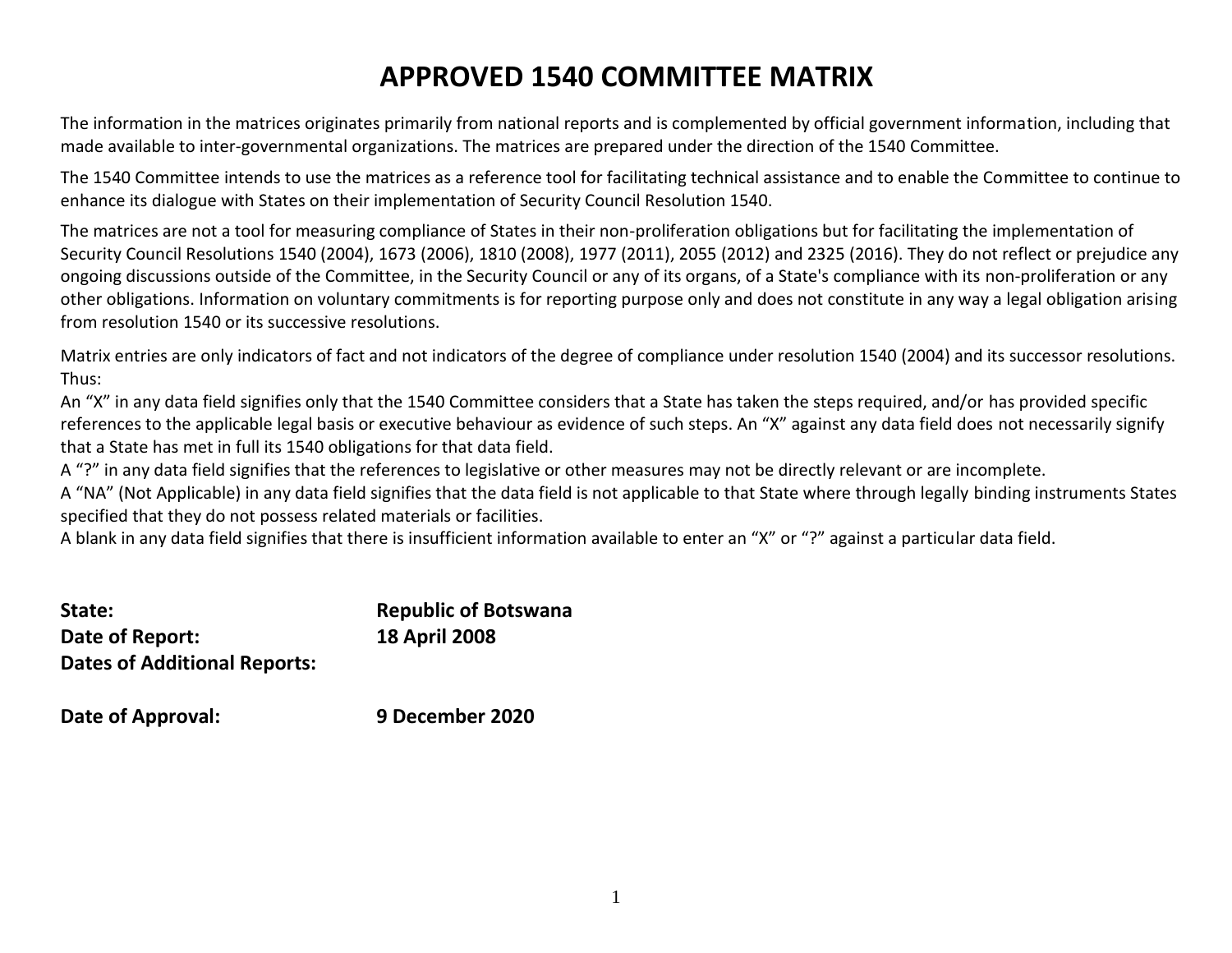### **I. OP 1 and related matters from OP 5, OP 8 (a), (b), (c) and OP10**

|                | <b>Adherence to legally binding</b><br>instruments, membership of<br>organisations, participation<br>in arrangements and<br>statements made. | Relevant information (i.e. signing, deposit of instrument of accession, ratification, etc) |  |  |  |  |  |  |  |
|----------------|----------------------------------------------------------------------------------------------------------------------------------------------|--------------------------------------------------------------------------------------------|--|--|--|--|--|--|--|
| 1              | Nuclear Non-<br><b>Proliferation Treaty</b><br>(NPT)                                                                                         | Deposit 28 April 1969                                                                      |  |  |  |  |  |  |  |
| 2              | <b>Nuclear Weapons Free</b><br>Zone/ Protocol(s)                                                                                             | Treaty of Pelindaba: Deposit 16 June 1999                                                  |  |  |  |  |  |  |  |
| 3              | International<br>Convention for the<br>Suppression of Acts of<br>Nuclear Terrorism                                                           |                                                                                            |  |  |  |  |  |  |  |
| 4              | Convention on Physical<br><b>Protection of Nuclear</b><br>Material (CPPNM)                                                                   | Deposit 19 September 2000                                                                  |  |  |  |  |  |  |  |
| 5              | 2005 Amendment to the<br><b>CPPNM</b>                                                                                                        | Deposit 15 September 2015                                                                  |  |  |  |  |  |  |  |
| 6              | Comprehensive Nuclear-<br>Test-Ban Treaty (CTBT)<br>(not in force)                                                                           | Deposit 28 October 2002                                                                    |  |  |  |  |  |  |  |
| $\overline{7}$ | Chemical Weapons<br>Convention (CWC)                                                                                                         | Deposit 31 August 1998                                                                     |  |  |  |  |  |  |  |
| 8              | <b>Biological Weapons</b><br>Convention (BWC)                                                                                                | Deposit 5 February 1992                                                                    |  |  |  |  |  |  |  |
| 9              | Geneva Protocol of 1925                                                                                                                      |                                                                                            |  |  |  |  |  |  |  |
| 10             | 1997 International<br>Convention for the<br>Suppression of Terrorist<br><b>Bombings</b>                                                      | Deposit 8 September 2000                                                                   |  |  |  |  |  |  |  |
| 11             | 1999 International<br>Convention for the<br>Suppression of the<br><b>Financing of Terrorism</b>                                              | Deposit 8 September 2000                                                                   |  |  |  |  |  |  |  |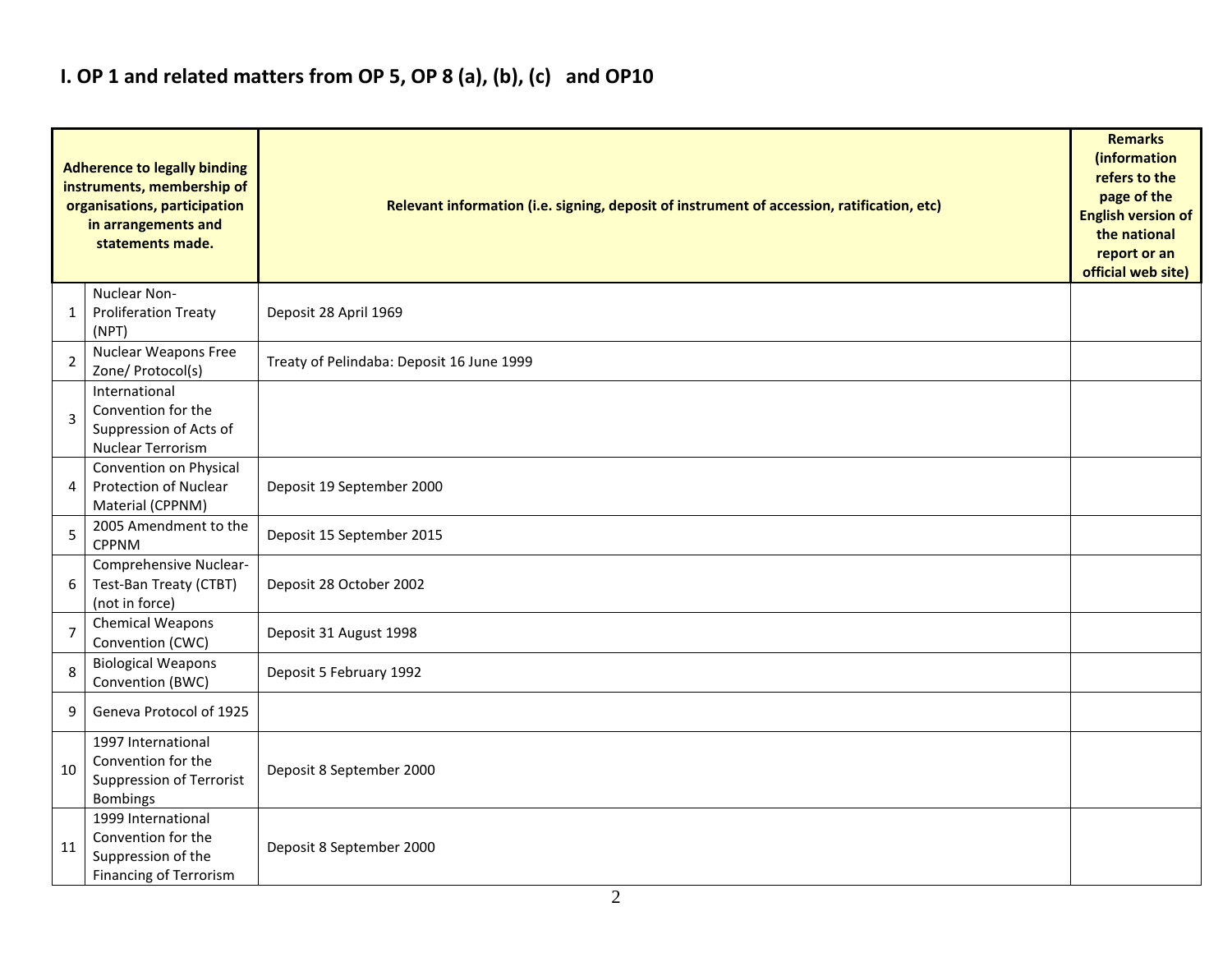| 12 | 2005 Protocol to the<br>Convention for the<br>suppression of unlawful<br>acts against the safety of                                                                             |                                                                                                                                                                                                                                               |  |
|----|---------------------------------------------------------------------------------------------------------------------------------------------------------------------------------|-----------------------------------------------------------------------------------------------------------------------------------------------------------------------------------------------------------------------------------------------|--|
| 13 | maritime navigation<br>2005 Protocol to the<br>Protocol for the<br>suppression of unlawful<br>acts against the safety of<br>fixed platforms located<br>on the continental shelf |                                                                                                                                                                                                                                               |  |
| 14 | 2010 Convention on the<br>Suppression of Unlawful<br>Acts Relating to<br><b>International Civil</b><br>Aviation                                                                 |                                                                                                                                                                                                                                               |  |
| 15 | Other relevant regional<br>legally binding<br>instruments                                                                                                                       | OAU Convention on the Prevention and Combating of Terrorism: Signed 14 July 1999                                                                                                                                                              |  |
| 16 | <b>International Atomic</b><br>Energy Agency (IAEA)                                                                                                                             | Since 20 March 2002                                                                                                                                                                                                                           |  |
| 17 | Directly relevant<br>Arrangements                                                                                                                                               | Signed Declaration on implementation of the World Customs (WCO) 2005 Framework of Standards to Secure and Facilitate<br>Global Trade (SAFE Framework)                                                                                         |  |
| 18 | Statement on non-<br>provision of WMD and<br>related materials to<br>non-State actors                                                                                           |                                                                                                                                                                                                                                               |  |
| 19 | Membership in relevant<br>international, regional<br>or sub-regional<br>organisations                                                                                           | African Union (AU)<br>Southern African Development Community (SADC)<br><b>INTERPOL</b><br>World Customs Organization (WCO)<br>Cotonou Agreement, as revised (ACP member)<br>Eastern and Southern Africa Anti-Money Laundering Group (ESAAMLG) |  |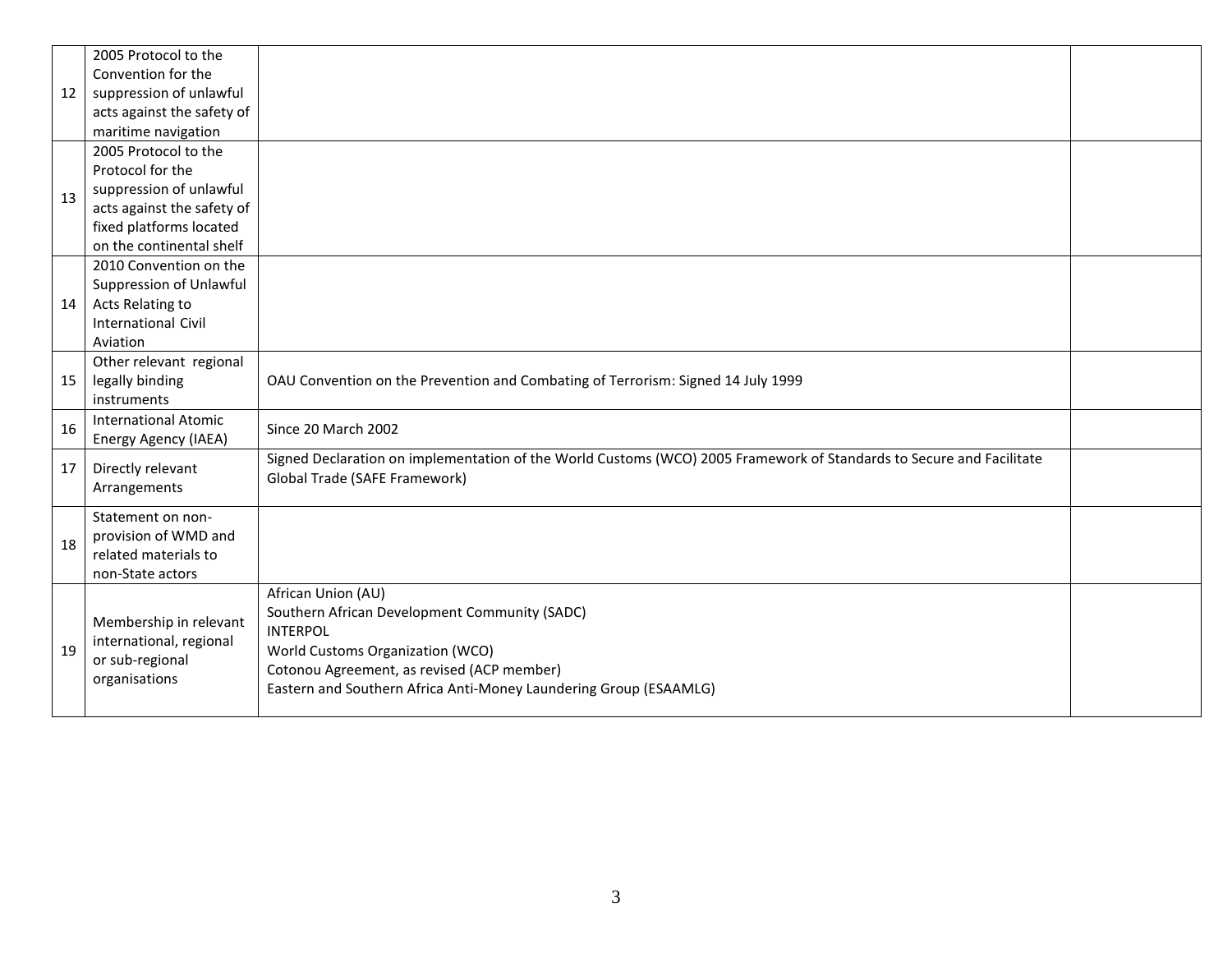#### **II. OP 2 - Nuclear Weapons (NW), Chemical Weapons (CW) and Biological Weapons (BW)**

| <b>National legislation which</b><br>prohibits persons or entities |                                                                        | <b>National legal framework</b> |                             |                   |                                                                                                                                                                                                                                                                                                                                                                                                                                                                                                                                                                                                      |                   |    |                             | <b>Enforcement and civil/criminal penalties</b>                                                                                                                                                                                                                                                                                                                                                                                                                                                                                                                                                                           |                |
|--------------------------------------------------------------------|------------------------------------------------------------------------|---------------------------------|-----------------------------|-------------------|------------------------------------------------------------------------------------------------------------------------------------------------------------------------------------------------------------------------------------------------------------------------------------------------------------------------------------------------------------------------------------------------------------------------------------------------------------------------------------------------------------------------------------------------------------------------------------------------------|-------------------|----|-----------------------------|---------------------------------------------------------------------------------------------------------------------------------------------------------------------------------------------------------------------------------------------------------------------------------------------------------------------------------------------------------------------------------------------------------------------------------------------------------------------------------------------------------------------------------------------------------------------------------------------------------------------------|----------------|
|                                                                    | to engage in one of the<br>following activities and its<br>enforcement | N<br>W                          | $X$ /?<br>$\mathbf{C}$<br>W | $\mathbf{B}$<br>W | <b>Source document of national implementation</b><br>law                                                                                                                                                                                                                                                                                                                                                                                                                                                                                                                                             | N<br>$\mathsf{W}$ |    | $X$ /?<br>$\mathbf{B}$<br>W | <b>Source document</b>                                                                                                                                                                                                                                                                                                                                                                                                                                                                                                                                                                                                    | <b>Remarks</b> |
| 1                                                                  | manufacture                                                            | X                               | X                           | X                 | NW/CW/BW:<br>Counter-Terrorism Act 2014 (Chapter 08:08),<br>as amended 2018, section 2 (terrorist act<br>involving the use, manufacture, acquisition,<br>possession, development, export,<br>transhipment, brokering, transportation,<br>transfer or stockpiling of NBC weapons)<br>NW:<br>Nuclear Weapons (Prohibition) Act 17 of 2018<br>Radiation Protection Act 22 of 2006, as<br>amended, section 23<br>CW:<br>Chemical Weapons (Prohibition) Act 16 of<br>2018, Part IV, section 14 (produce)<br>BW:<br>Biological and Toxin Weapons (Prohibition) Act<br>27 of 2018, section 5 (manufactures) | X                 | X. | $\boldsymbol{\mathsf{X}}$   | NW/CW/BW:<br>Chemical, Biological, Nuclear and Radiological<br>Weapons Management Authority, Chemical<br>Weapons (Prohibition) Act 16 of 2018, sections<br>6 (functions of Authority), Part VI (inspections<br>and enforcement), section 28 (forfeiting<br>chemical, nuclear, biological weapons<br>produced)<br>NW:<br>Radiation Protection Act 22 of 2006, as<br>amended, section 35 with section 23<br>Radiation Protection regulations of 13 June<br>2008<br>Radiation Protection Board and its<br>Inspectorate<br>CW:<br>Chemical Weapons (Prohibition) Act 16 of<br>2018, Part IV, section 14(3) (offence, penalty) |                |
| 2                                                                  | acquire                                                                | Χ                               | Χ                           | X                 | NW/CW/BW:<br>Counter-Terrorism Act 2014, as amended,<br>section 2 (terrorist act involving acquisition)<br>NW:<br>Nuclear Weapons (Prohibition) Act 17 of 2018                                                                                                                                                                                                                                                                                                                                                                                                                                       | X                 | X. | $\mathsf{X}$                | NW/CW/BW:<br>Chemical, Biological, Nuclear and Radiological<br>Weapons Management Authority, Chemical<br>Weapons (Prohibition) Act 16 of 2018, sections<br>6, Part VI, section 28<br>NW:<br>Radiation Protection Act 22 of 2006, as<br>amended, section 35 with section 23                                                                                                                                                                                                                                                                                                                                                |                |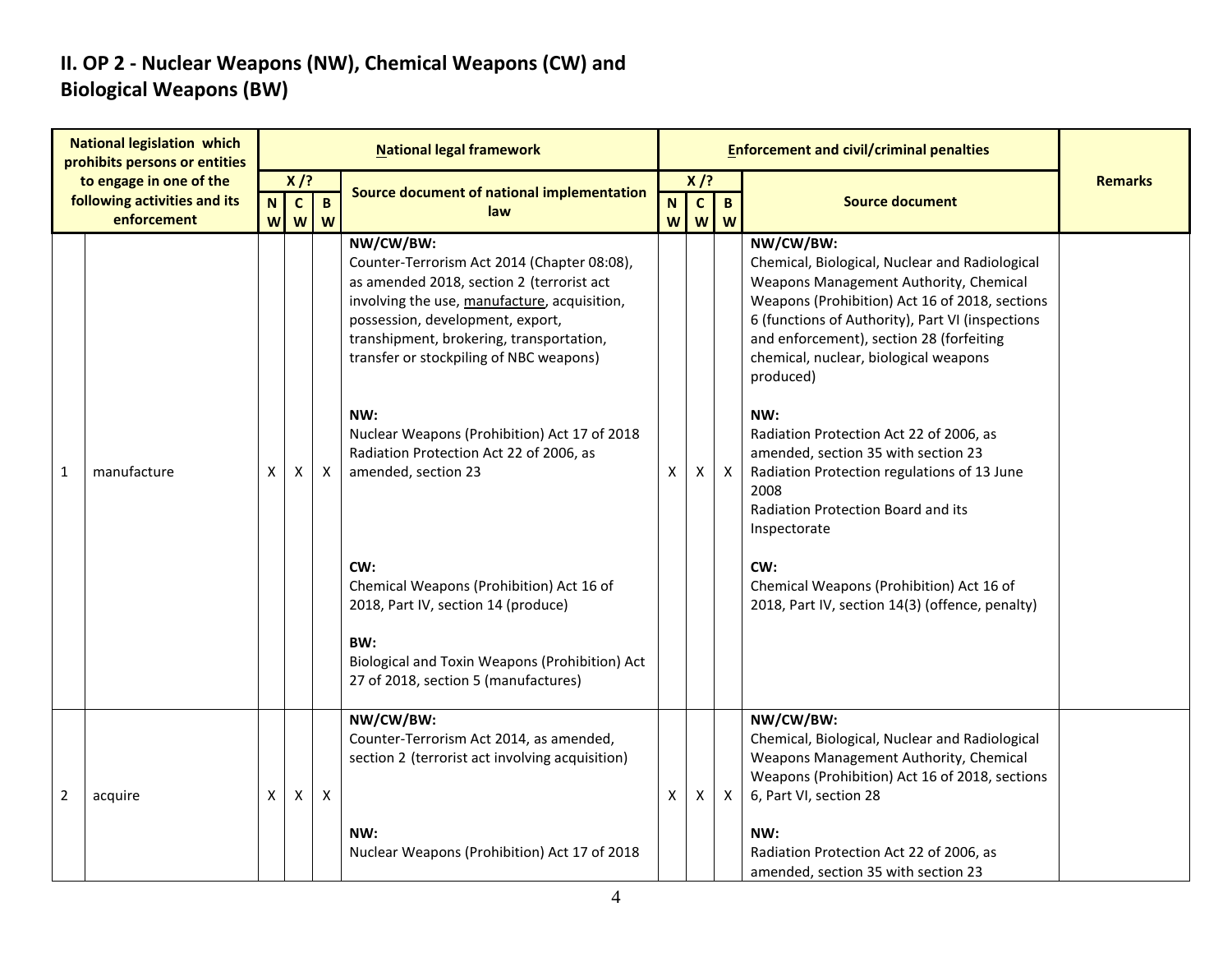|   |         |   |              |              | Radiation Protection Act 22 of 2006, as<br>amended, section 23                                                        |   |              |              | Radiation Protection regulations of 13 June<br>2008<br>Radiation Protection Board and its<br>Inspectorate                                                                                                                                                        |
|---|---------|---|--------------|--------------|-----------------------------------------------------------------------------------------------------------------------|---|--------------|--------------|------------------------------------------------------------------------------------------------------------------------------------------------------------------------------------------------------------------------------------------------------------------|
|   |         |   |              |              | CW:<br>Chemical Weapons (Prohibition) Act 16 of<br>2018, Part IV, section 14 (acquire)                                |   |              |              | CW:<br>Chemical Weapons (Prohibition) Act 25 of<br>2014, Part IV, section 14(3)                                                                                                                                                                                  |
|   |         |   |              |              | BW:<br>Biological and Toxin Weapons (Prohibition) Act<br>27 of 2018, section 5 (acquires)                             |   |              |              |                                                                                                                                                                                                                                                                  |
|   |         |   |              |              | NW/CW/BW:<br>Counter-Terrorism Act 2014, as amended<br>section 2 (terrorist act involving possession)                 |   |              |              | NW/CW/BW:<br>Chemical, Biological, Nuclear and Radiological<br>Weapons Management Authority, Chemical<br>Weapons (Prohibition) Act 16 of 2018, sections<br>6, Part VI, section 28<br>Penal Code, section 39(1)(b) (possession of any<br>arms, explosive or bomb) |
| 3 | possess | X | $\times$     | $\times$     | NW:<br>Nuclear Weapons (Prohibition) Act 17 of 2018<br>Radiation Protection Act 22 of 2006, as<br>amended, section 23 | X | $\mathsf{X}$ | $\mathsf{X}$ | NW:<br>Radiation Protection Act 22 of 2006, as<br>amended, section 35 with section 23<br>Radiation Protection regulations of 13 June<br>2008<br>Radiation Protection Board and its<br>Inspectorate                                                               |
|   |         |   |              |              | CW:<br>Chemical Weapons (Prohibition) Act 16 of<br>2018, Part IV, section 14 (retain)                                 |   |              |              | CW:<br>Chemical Weapons (Prohibition) Act 16 of<br>2018, Part IV, section 14(3)                                                                                                                                                                                  |
|   |         |   |              |              | BW:<br>Biological and Toxin Weapons (Prohibition) Act<br>27 of 2018, section 5 (possess)                              |   |              |              |                                                                                                                                                                                                                                                                  |
| 4 | develop | X | $\mathsf{X}$ | $\mathsf{X}$ | NW/CW/BW:<br>Counter-Terrorism Act 2014, as amended,<br>section 2 (terrorist act involving development)               | x | X            | X            | NW/CW/BW:<br>Chemical, Biological, Nuclear and Radiological<br>Weapons Management Authority, Chemical<br>Weapons (Prohibition) Act 16 of 2018, sections<br>6, Part VI, section 28                                                                                |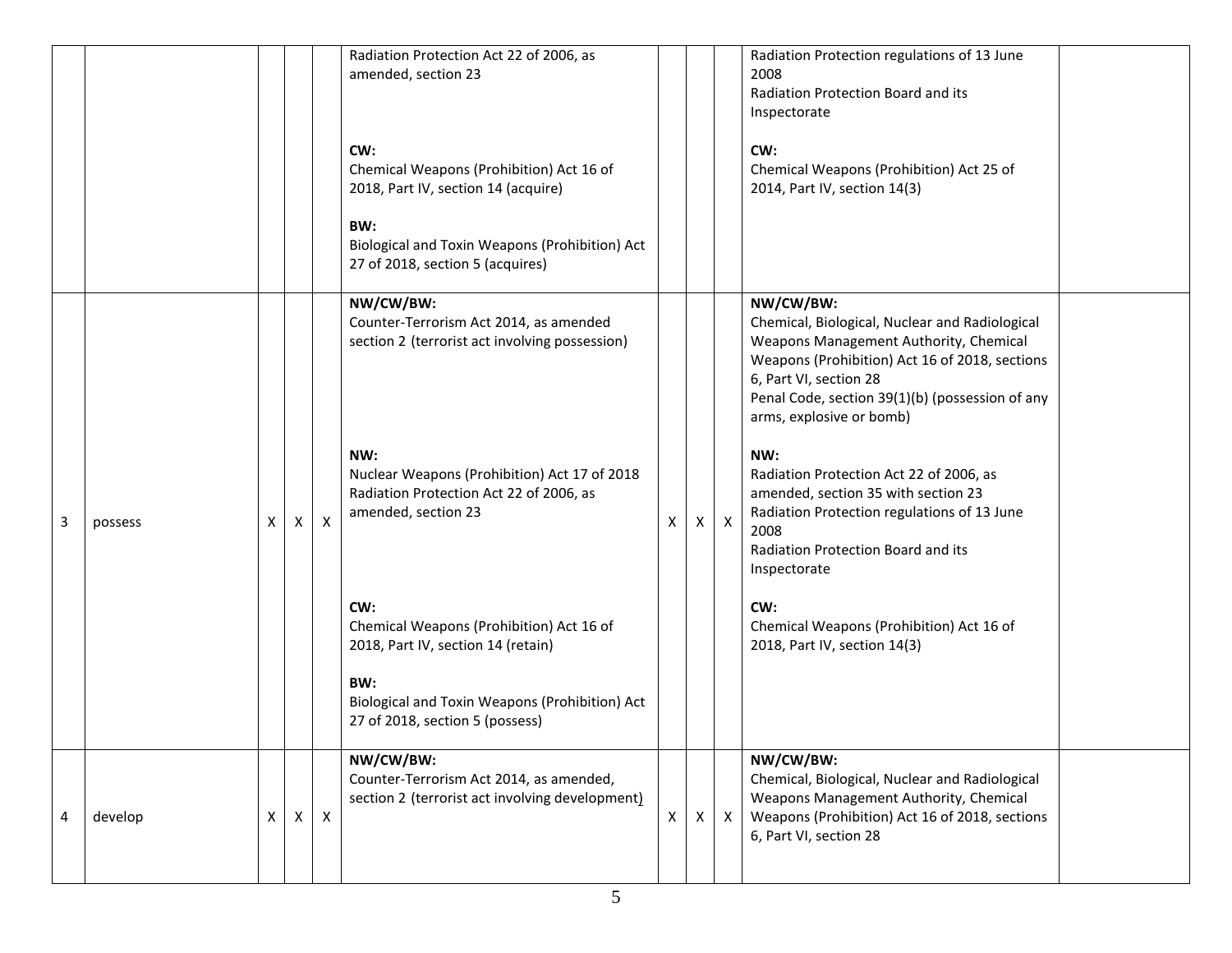|   |           |                |                |                           | CW:<br>Chemical Weapons (Prohibition) Act 16 of<br>2018, Part IV, section 14 (develop)<br>BW:<br>Biological and Toxin Weapons (Prohibition) Act<br>27 of 2018, section 5                 |   |              |   | CW:<br>Chemical Weapons (Prohibitions) Act 16 of<br>2018, Part IV, section 14(3)                                                                                                                                                                                                                                   |  |
|---|-----------|----------------|----------------|---------------------------|------------------------------------------------------------------------------------------------------------------------------------------------------------------------------------------|---|--------------|---|--------------------------------------------------------------------------------------------------------------------------------------------------------------------------------------------------------------------------------------------------------------------------------------------------------------------|--|
|   |           |                |                |                           | NW/CW/BW:<br>Counter-Terrorism Act 2014, as amended,<br>section 2 (terrorist act involving<br>transportation)<br>NW:                                                                     |   |              |   | NW/CW/BW:<br>Counter-Terrorism Act 2014, as amended, Part<br>II (penalties)<br>NW:                                                                                                                                                                                                                                 |  |
| 5 | transport | X              | X              | Χ                         | Nuclear Weapons (Prohibition) Act 17 of 2018<br>Radiation Protection Act 22 of 2006, as<br>amended, section 23                                                                           | X | Χ            | Χ | Radiation Protection Act 22 of 2006, as<br>amended, section 35 with section 23<br>Radiation Protection regulations of 13 June<br>2008<br>Radiation Protection Board and its<br>Inspectorate                                                                                                                        |  |
|   |           |                |                |                           | CW:<br>Chemical Weapons (Prohibitions) Act 16 of<br>2018, Part IV, section 14 (transport)<br>BW:<br>Biological and Toxin Weapons (Prohibition) Act<br>27 of 2018, section 5 (transports) |   |              |   | CW:<br>Chemical Weapons (Prohibitions) Act 16 of<br>2018, Part IV, section 14(3)                                                                                                                                                                                                                                   |  |
| 6 | transfer  | $\mathsf{X}^-$ | $\mathsf{X}^-$ | $\boldsymbol{\mathsf{X}}$ | NW/CW/BW:<br>Counter-Terrorism Act 2014, as amended,<br>section 2 (terrorist act involving transfer of<br>NBC weapons)                                                                   | X | $\mathsf{X}$ |   | NW/CW/BW:<br>Chemical, Biological, Nuclear and Radiological<br>Weapons Management Authority, Chemical<br>Weapons (Prohibition) Act 16 of 2018, sections<br>6 (functions of Authority), Part VI (inspections<br>and enforcement), section 28 (forfeiting<br>chemical, nuclear, biological weapons<br>X transferred) |  |
|   |           |                |                |                           | NW:<br>Nuclear Weapons (Prohibition) Act 17 of 2018<br>Radiation Protection Act 22 of 2006, as<br>amended, section 23                                                                    |   |              |   | NW:<br>Radiation Protection Act 22 of 2006, as<br>amended, section 35 with section 23<br>Radiation Protection regulations of 13 June<br>2008                                                                                                                                                                       |  |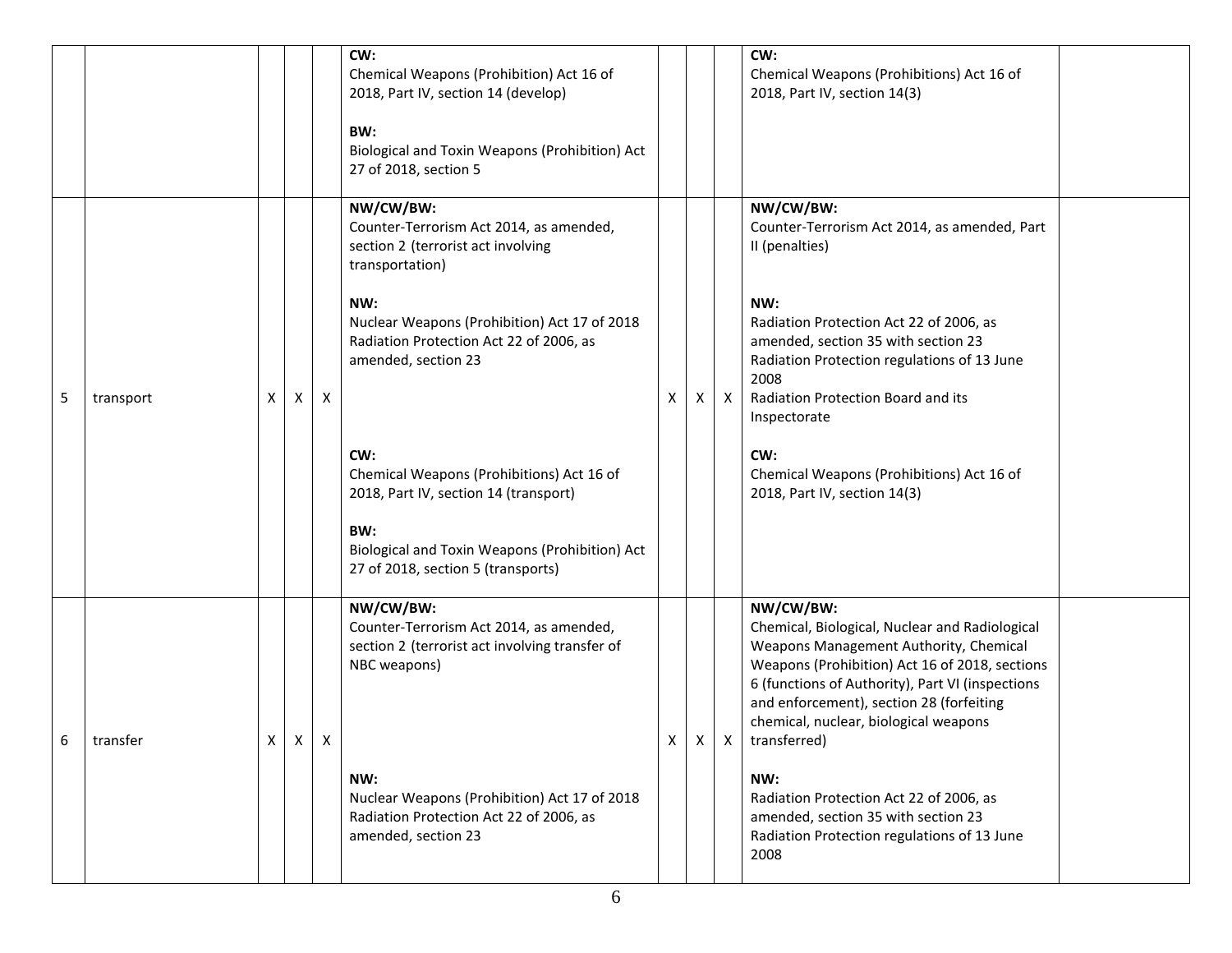|   |                                                      |   |   |              | CW:<br>Chemical Weapons (Prohibitions) Act 16 of<br>2018, Part IV, section 14 (transfer)<br>BW:<br>Biological and Toxin Weapons (Prohibition) Act<br>27 of 2018, section 5 (transfers)                                                                                                                                                                                                                                        |              |    |              | Radiation Protection Board and its<br>Inspectorate<br>CW:<br>Chemical Weapons (Prohibitions) Act 16 of<br>2018, Part IV, section 14(3)                                                                                                                                                                                                                                                                                                                                                                                                                                                                 |
|---|------------------------------------------------------|---|---|--------------|-------------------------------------------------------------------------------------------------------------------------------------------------------------------------------------------------------------------------------------------------------------------------------------------------------------------------------------------------------------------------------------------------------------------------------|--------------|----|--------------|--------------------------------------------------------------------------------------------------------------------------------------------------------------------------------------------------------------------------------------------------------------------------------------------------------------------------------------------------------------------------------------------------------------------------------------------------------------------------------------------------------------------------------------------------------------------------------------------------------|
| 7 | use                                                  | X | X | X            | NW/CW/BW:<br>Counter-Terrorism Act 2014, as amended,<br>section 2 (terrorist act involving the use of NBC<br>weapons)<br>NW:<br>Radiation Protection Act 22 of 2006, as<br>amended, section 23<br>CW:<br>Chemical Weapons (Prohibitions) Act 16 of<br>2018, Part IV, section 14(1)(a) (use), 14(4)<br>(releases scheduled chemicals)<br>BW:<br>Biological and Toxin Weapons (Prohibition) Act<br>27 of 2018, section 5 (uses) | X            | X. | $\mathsf{X}$ | NW/CW/BW:<br>Penal Code, section 227(d) (sends or delivers<br>any explosive or other dangerous or noxious<br>thing to any person)<br>NW:<br>Radiation Protection Act 22 of 2006, as<br>amended section 35 with section 23<br>Radiation Protection regulations of 13 June<br>2008<br>Radiation Protection Board and its<br>Inspectorate<br>CW:<br>Chemical Weapons (Prohibitions) Act 16 of<br>2018, Part IV, section 14(3)<br>BW:<br>Penal Code Chapter 08:01, sections 184<br>(spread infection of any disease dangerous to<br>life), 335 (cause infectious disease to be<br>communicated to animals) |
| 8 | attempt to engage in<br>abovementioned<br>activities | X | X | $\mathsf{X}$ | NW/CW/BW:<br>Penal Code, sections 388, 289 (attempts)<br>Counter-Terrorism Act 2014 (Chapter 08:08),<br>as amended, section 8 (attempt to commit<br>offence)                                                                                                                                                                                                                                                                  | $\mathsf{X}$ | X. | $\mathsf{X}$ | NW/CW/BW:<br>Penal Code, section 390 (punishment of<br>attempt)<br>Counter-Terrorism Act 2014, as amended, Part<br>Ш                                                                                                                                                                                                                                                                                                                                                                                                                                                                                   |
| 9 | participate as an<br>accomplice in                   | х | X | X            | NW/CW/BW:<br>Penal Code, sections 21(1)&(2), 22                                                                                                                                                                                                                                                                                                                                                                               | X            | X. | X            | NW/CW/BW:<br>Penal Code, sections 21(3), 22                                                                                                                                                                                                                                                                                                                                                                                                                                                                                                                                                            |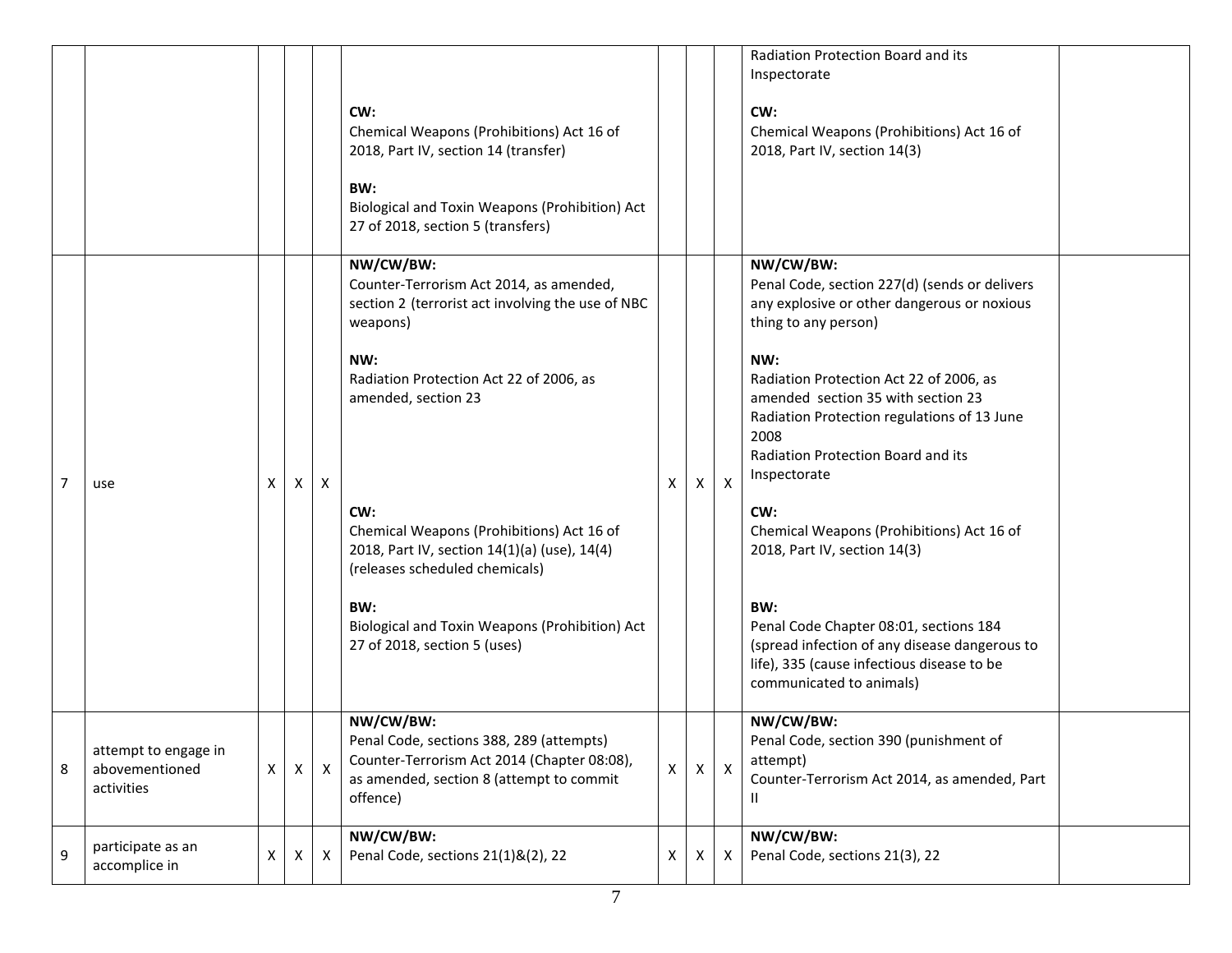|    | abovementioned<br>activities              |   |              |              | NW:<br>Radiation Protection Act 22 of 2006, as<br>amended<br>CW:<br>Chemical Weapons (Prohibitions) Act 16 of<br>2018, Part IV, section 14 (engage in<br>preparations)<br>BW:<br>Biological and Toxin Weapons (Prohibition) Act<br>27 of 2018, section 5 (brokers, engages in<br>preparations)                                                                                                                                                                                                                                                                       |   |   |              | CW:<br>Chemical Weapons (Prohibitions) Act 16 of<br>2018, Part IV, section 14                                                                                                                                           |  |
|----|-------------------------------------------|---|--------------|--------------|----------------------------------------------------------------------------------------------------------------------------------------------------------------------------------------------------------------------------------------------------------------------------------------------------------------------------------------------------------------------------------------------------------------------------------------------------------------------------------------------------------------------------------------------------------------------|---|---|--------------|-------------------------------------------------------------------------------------------------------------------------------------------------------------------------------------------------------------------------|--|
| 10 | assist in<br>abovementioned<br>activities | х | X            | $\mathsf{X}$ | NW/CW/BW:<br>Penal Code, sections 21(1)(c) (aids or abets)<br>NW:<br>Radiation Protection Act 22 of 2006, as<br>amended<br>CW:<br>Chemical Weapons (Prohibitions) Act 16 of<br>2018, Part IV, section 14(1)(c) (assists another<br>person                                                                                                                                                                                                                                                                                                                            | X | Χ | $\mathsf{X}$ | NW/CW/BW:<br>Penal Code, sections 21(1)(c) (offence)<br>CW:<br>Chemical Weapons (Prohibitions) Act 16 of<br>2018, Part IV, section 14                                                                                   |  |
| 11 | finance<br>abovementioned<br>activities   | X | $\mathsf{X}$ | $\mathsf{X}$ | NW/CW/BW:<br>Financial Intelligence Act, 2009, as amended<br>(2018), section 2 (NBC weapons, proliferation,<br>risk management systems), 4 financing of<br>proliferation of NBC weapon)<br>CW:<br>Chemical Weapons (Prohibitions) Act 16 of<br>2018, Part IV, sections 2 (definition for<br>proliferation financing), 14(1)(f) (engage in<br>proliferation financing of any chemical<br>weapon)<br>BW:<br>Biological and Toxin Weapons (Prohibition) Act<br>27 of 2018, section 5(1)(d) (engages in<br>proliferation financing of any biological or toxin<br>weapon) | X | X | X            | NW/CW/BW:<br>Financial Intelligence Act, 2009, as amended,<br>sections 4 (functions of Financial Intelligence<br>Agency), 31 (records)<br>CW:<br>Chemical Weapons (Prohibitions) Act 16 of<br>2018, Part IV, section 14 |  |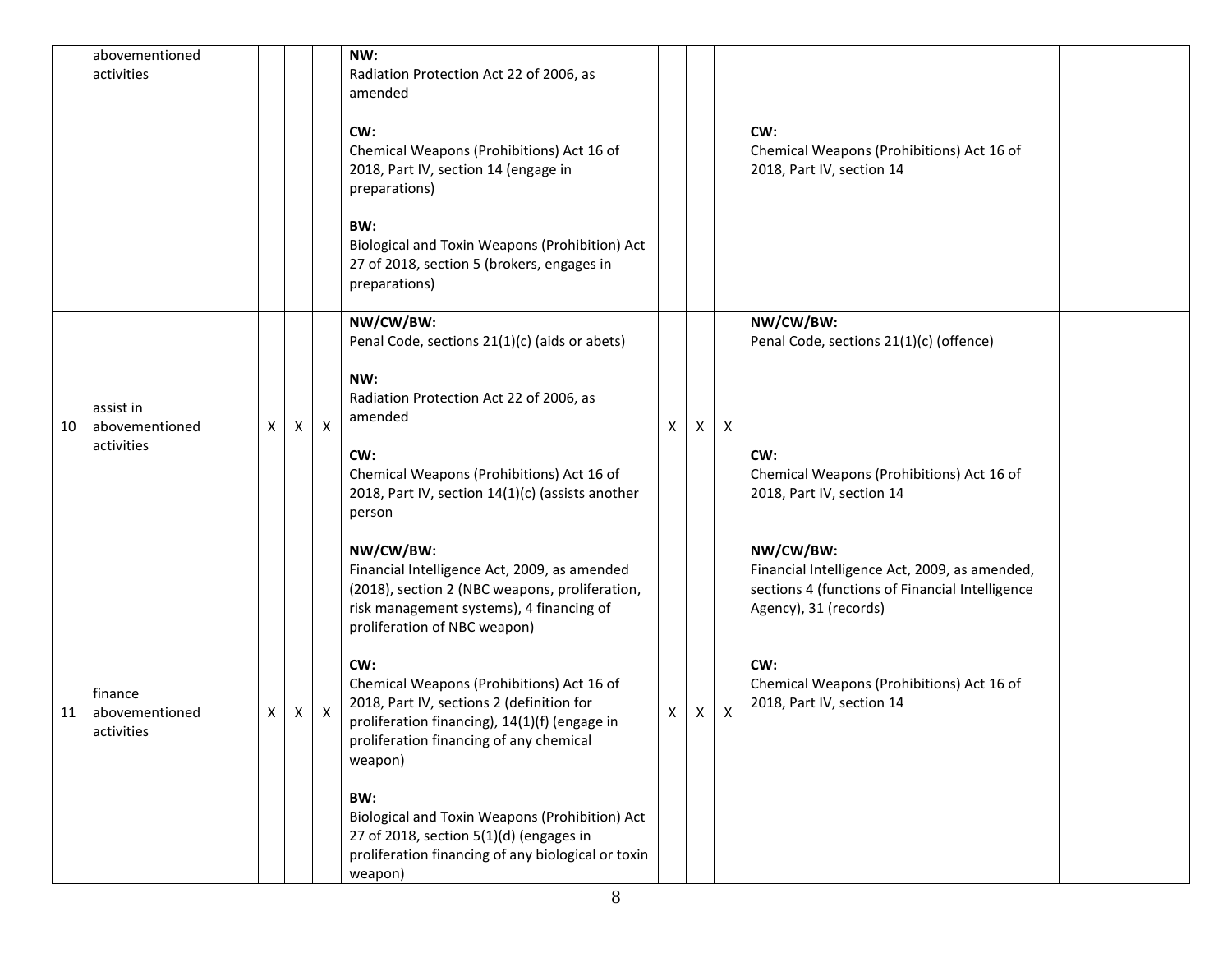| CW:<br>abovementioned<br>activities related to<br>X<br>х<br>12<br>means of delivery <sup>1</sup><br>BW:<br>27 of 2018, section 2 | Chemical Weapons (Prohibitions) Act 16 of<br>2018, Part IV, section 2 (definitions include<br>munitions/devices specifically designed)<br>Biological and Toxin Weapons (Prohibition) Act | $\mathbf v$ | CW:<br>Chemical Weapons (Prohibitions) Act 16 of<br>2018, Part IV, section 14 |  |
|----------------------------------------------------------------------------------------------------------------------------------|------------------------------------------------------------------------------------------------------------------------------------------------------------------------------------------|-------------|-------------------------------------------------------------------------------|--|
|----------------------------------------------------------------------------------------------------------------------------------|------------------------------------------------------------------------------------------------------------------------------------------------------------------------------------------|-------------|-------------------------------------------------------------------------------|--|

1. Means of delivery: missiles, rockets and other unmanned systems capable of delivering nuclear, chemical, or biological weapons that are specially designed for such use.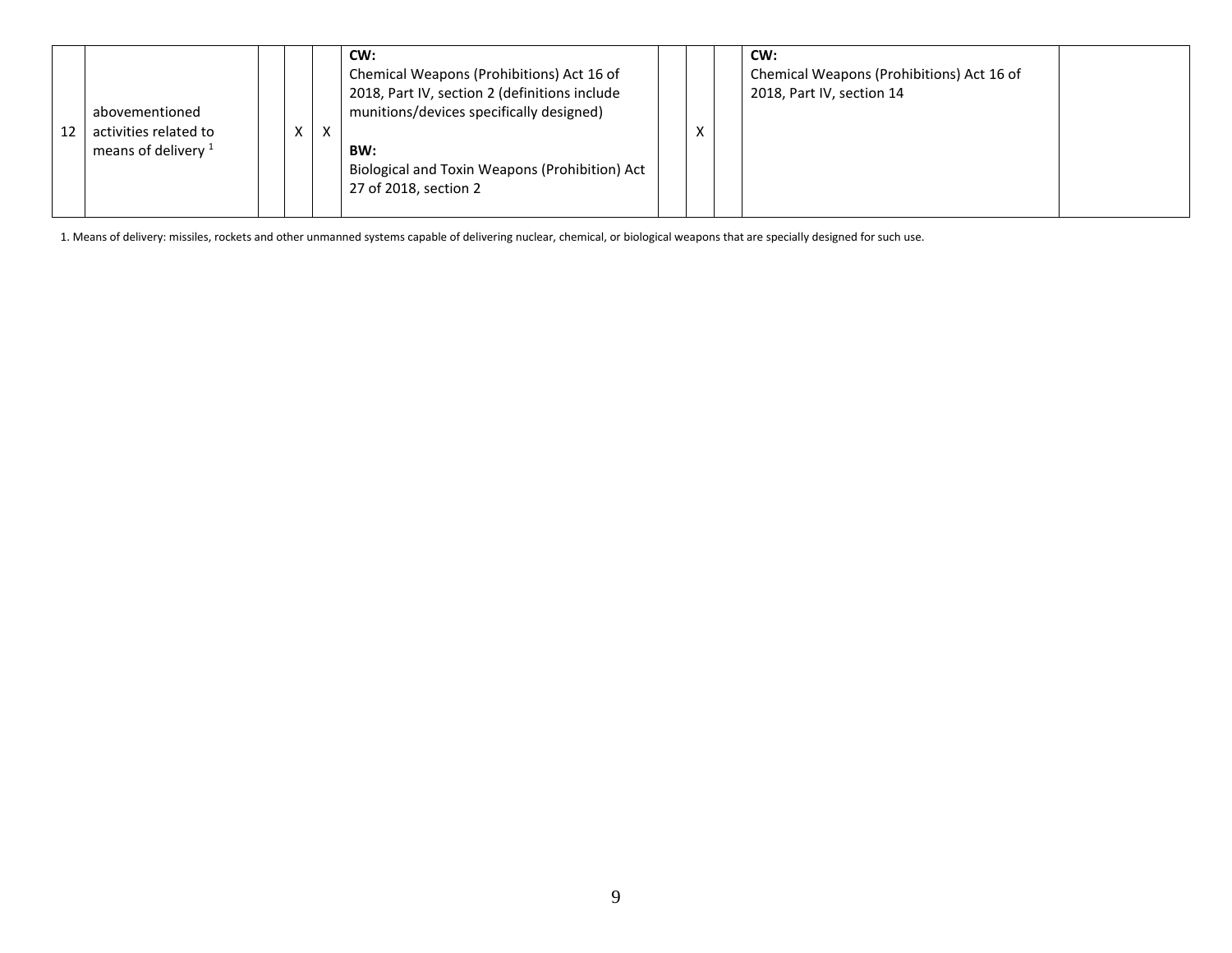#### **III. OP 3 (a) and (b) - Account for/Secure/Physically protect NW, CW and BW, including Related Materials <sup>2</sup>**

|                | <b>Measures to establish</b><br>domestic controls to prevent                                                  |                  |                            |                   | National legal and/or regulatory framework                                                                                                                                                                                                                                                                                                                                                                                                                                                    |                  |                            |         | <b>Enforcement and civil/criminal penalties</b>                                                                                                                                                                                                                                                                                                                                                                                                                           |                |
|----------------|---------------------------------------------------------------------------------------------------------------|------------------|----------------------------|-------------------|-----------------------------------------------------------------------------------------------------------------------------------------------------------------------------------------------------------------------------------------------------------------------------------------------------------------------------------------------------------------------------------------------------------------------------------------------------------------------------------------------|------------------|----------------------------|---------|---------------------------------------------------------------------------------------------------------------------------------------------------------------------------------------------------------------------------------------------------------------------------------------------------------------------------------------------------------------------------------------------------------------------------------------------------------------------------|----------------|
|                | the proliferation of NW, CW,<br><b>BW, and their means of</b><br>delivery; controls over<br>related materials | $\mathbf N$<br>W | $X$ /?<br>$\mathbf c$<br>W | $\mathbf{B}$<br>W | <b>Source document</b>                                                                                                                                                                                                                                                                                                                                                                                                                                                                        | $\mathbf N$<br>W | $X$ /?<br>$\mathbf c$<br>W | B.<br>W | <b>Source document</b>                                                                                                                                                                                                                                                                                                                                                                                                                                                    | <b>Remarks</b> |
| $\mathbf{1}$   | Measures to account for<br>production                                                                         | X                | X                          |                   | NW:<br>Radiation Protection Act 22 of 2006, as<br>amended, sections 3 (production), 11 (Board<br>authorise production), 23-32 (licence to<br>manufacture)<br>IAEA Safeguards Agreement (INFCIRC 694) and<br><b>Additional Protocol</b><br>CW:<br>Chemical Weapons Prohibition Act 16 of 2018,<br>sections 6 (authority control scheduled<br>chemicals, maintain register of licence/permits,<br>inspect), 15, 16, 17, 18 (produce)<br>Agrochemicals Act 18 of 1999, sections 10, 12<br>15, 28 | X                | $\pmb{\times}$             |         | NW:<br>Radiation Protection Act 22 of 2006, as<br>amended, sections 5 (Radiation Protection<br>Board), 11 (functions of Board), 23(4) and 35<br>(penalties)<br>Department of Radiation Protection<br>Inspectorate<br>CW:<br>Chemical Weapons Prohibition Act 16 of 2018,<br>sections 5 (Chemical, Biological, Nuclear and<br>Radiological Weapons Management Authority),<br>15, 16, 17, 18 (penalties)<br>Agrochemicals Act 18 of 1999, Part V, sections:<br>ss 22 and 30 |                |
| $\overline{2}$ | Measures to account for<br>use                                                                                | Χ                | $\pmb{\mathsf{X}}$         |                   | NW:<br>Radiation Protection Act 22 of 2006, as<br>amended, sections 3 (use atomic energy and<br>technology), 11 (Board authorise use), 23-32<br>(licence to use)<br>IAEA Safeguards Agreement (INFCIRC 694) and<br><b>Additional Protocol</b><br>CW:<br>Chemical Weapons Prohibition Act 16 of 2018,<br>sections 6 (authority control scheduled<br>chemicals, maintain register of licence/permits,<br>inspect), 15, 16, 17, 18 (use)<br>Agrochemicals Act 18 of 1999, section 10             | Χ                | $\pmb{\mathsf{X}}$         |         | NW:<br>Radiation Protection Act 22 of 2006, as<br>amended, sections 5, 23 and 35<br>Department of Radiation Protection<br>Inspectorate<br>CW:<br>Chemical Weapons Prohibition Act 16 of 2018,<br>sections 5 (Chemical, Biological, Nuclear and<br>Radiological Weapons Management Authority),<br>15, 16, 17, 18 (use)<br>Agrochemicals Act 18 of 1999, Part V, sections<br>22 and 30                                                                                      |                |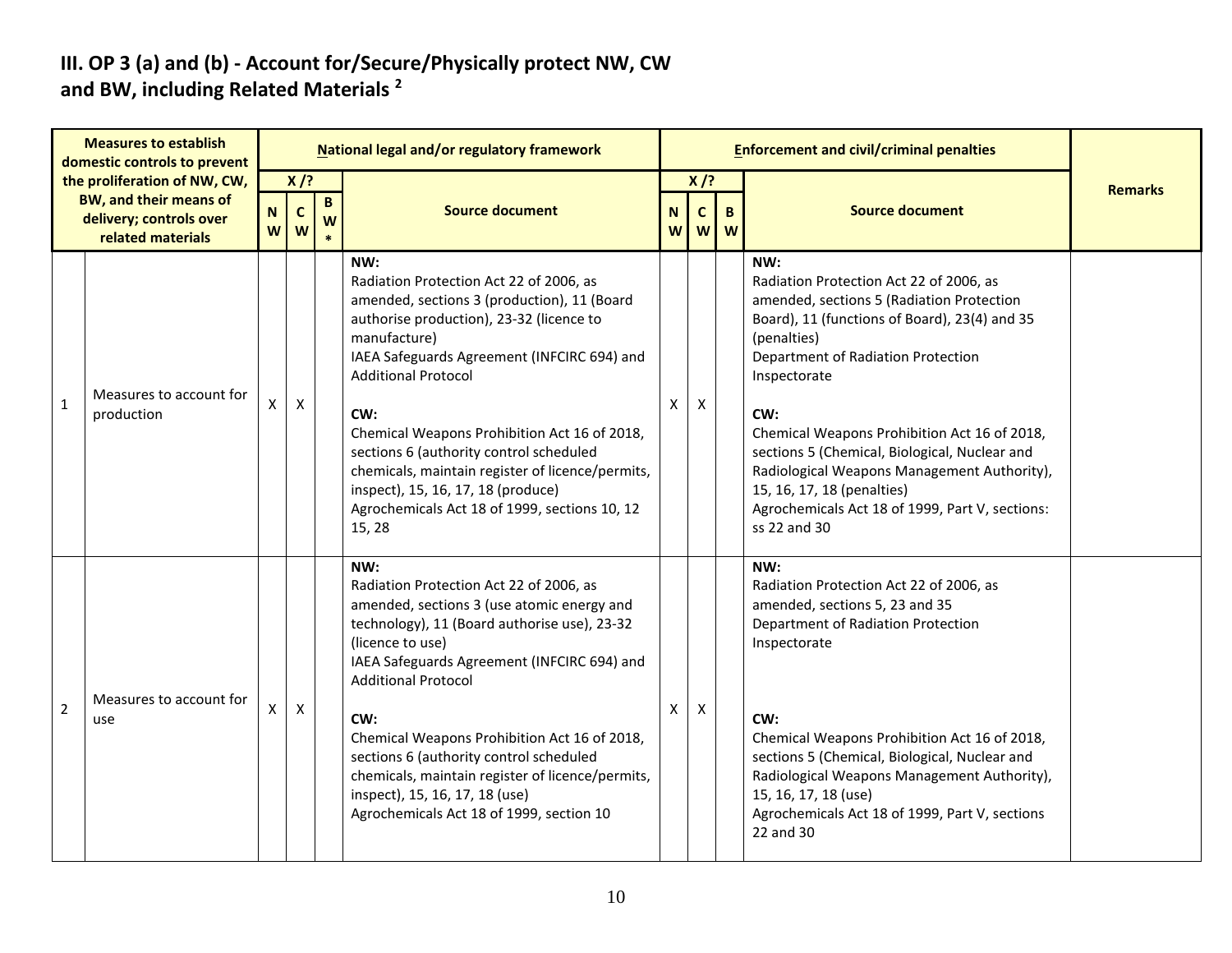| $\overline{3}$ | Measures to account for<br>storage   | X                  | ۶.             | NW:<br>Radiation Protection Act 22 of 2006, as<br>amended, sections 3 (storage), 11 (Board<br>authorise storage), 23-32, 36 (regulation for<br>storage)<br>Radiation Protection Regulations of 13 June<br>2008, section 56<br>IAEA Safeguards Agreement (INFCIRC 694) and<br><b>Additional Protocol</b><br>CW:<br>Agrochemicals Regulations, 8 August 2003,<br>sections 9 and 10 | Χ                  | ?              | NW:<br>Radiation Protection Act 22 of 2006, as<br>amended, sections 5, 23 and 35<br>Department of Radiation Protection<br>Inspectorate<br>Radiation Protection Regulations of 13 June<br>2008, section 102<br>CW:<br>Agrochemicals Regulations, 8 August 2003,<br>section 14 |  |
|----------------|--------------------------------------|--------------------|----------------|----------------------------------------------------------------------------------------------------------------------------------------------------------------------------------------------------------------------------------------------------------------------------------------------------------------------------------------------------------------------------------|--------------------|----------------|------------------------------------------------------------------------------------------------------------------------------------------------------------------------------------------------------------------------------------------------------------------------------|--|
| 4              | Measures to account for<br>transport | X                  |                | NW:<br>Radiation Protection Act 22 of 2006, as<br>amended, sections 23-32 (transport of<br>radioactive material, substance or source)<br>Radiation Protection Regulations of 13 June<br>2008, Part XII, section 89 (transport<br>documents), Form 02 (permit to transport)                                                                                                       | $\pmb{\mathsf{X}}$ |                | NW:<br>Radiation Protection Act 22 of 2006, as<br>amended, sections 5, 23 and 35<br>Department of Radiation Protection<br>Inspectorate<br>Radiation Protection Regulations of 13 June<br>2008, section 102                                                                   |  |
| 5              | Measures to secure<br>production     | х                  |                | NW:<br>Radiation Protection Regulations of 13 June<br>2008, sections 31 (controlled and supervised<br>areas), 56 (accountability and security of<br>sources)                                                                                                                                                                                                                     | X                  |                | NW:<br>Radiation Protection Regulations of 13 June<br>2008, section 102                                                                                                                                                                                                      |  |
| 6              | Measures to secure use               | X                  |                | NW:<br>Radiation Protection Act 22 of 2006, as<br>amended, sections 23 (regulation for use)<br>Radiation Protection Regulations of 13 June<br>2008, sections 31 (controlled and supervised<br>areas), 56 (accountability and security of<br>sources)                                                                                                                             | Χ                  |                | NW:<br>Radiation Protection Regulations of 13 June<br>2008, section 102 (penalties)                                                                                                                                                                                          |  |
| $\overline{7}$ | Measures to secure<br>storage        | $\pmb{\mathsf{X}}$ | $\overline{?}$ | NW:<br>Radiation Protection Act 22 of 2006, as<br>amended, sections 23 (regulation for storage)<br>Radiation Protection Regulations of 13 June<br>2008, sections 31, 56<br>CW:                                                                                                                                                                                                   | X                  | $\overline{?}$ | NW:<br>Radiation Protection Regulations of 13 June<br>2008, section 102<br>CW:<br>Agrochemicals Regulations, 8 August 2003,<br>regulation 14                                                                                                                                 |  |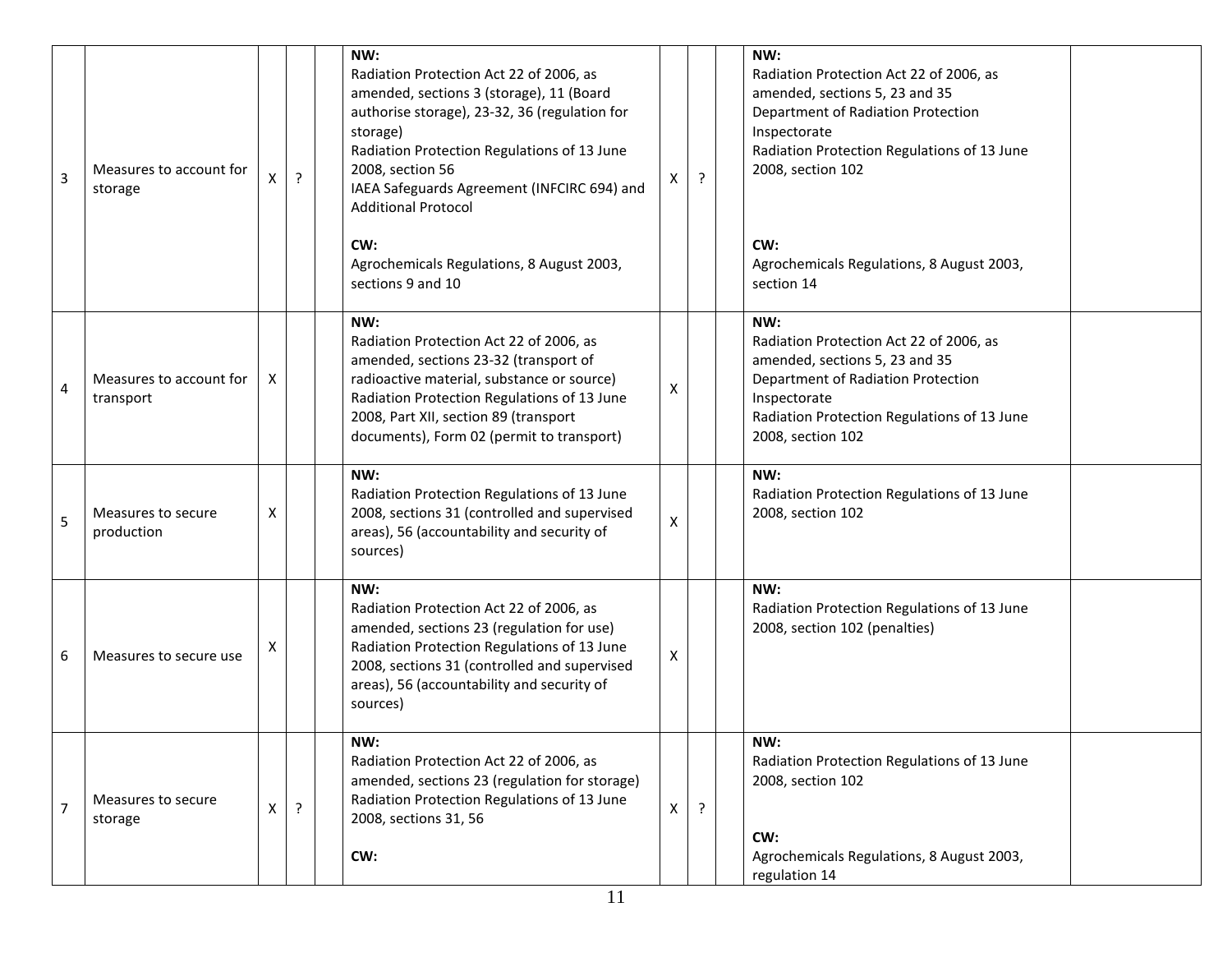|              |                                 |   | Agrochemicals Regulations, 8 August 2003,<br>regulation 10 (storage)                                                                                                         |   |                                                                                                               |  |
|--------------|---------------------------------|---|------------------------------------------------------------------------------------------------------------------------------------------------------------------------------|---|---------------------------------------------------------------------------------------------------------------|--|
| $\mathbf{8}$ | Measures to secure<br>transport | X | NW:<br>Radiation Protection Regulations of 13 June<br>2008, Part XII (transport requirements)                                                                                | X | NW:<br>Radiation Protection Regulations of 13 June<br>2008, section 102                                       |  |
| $\mathsf{q}$ | Physical protection<br>measures | X | NW:<br>Radiation Protection Regulations of 13 June<br>2008, section 31 (controlled areas - physical<br>control, access control, barriers, locks and<br>interlocks), Part XII | X | NW:<br>Radiation Protection Regulations of 13 June<br>2008, section 102                                       |  |
| 10           | Personnel Reliability           | X | NW:<br>Radiation Protection Act 22 of 2006, as<br>amended, sections 6, 17, 28 (reliability<br>requirements appointment of Board,<br>Committees and Appeal Committee)         |   | NW:<br>Radiation Protection Act 22 of 2006, as<br>amended, section 6 (Minister, Board authority to<br>remove) |  |

2. Related materials: materials, equipment and technology covered by relevant multilateral treaties and arrangements, or included on national control lists, which could be used for the design, development, production or use of nuclear, chemical and biological weapons and their means of delivery.

\* Information required in this section may also be available in the State's Confidence Building Measures report, if submitted to the BWC Implementation Support Unit (online at: [http://www.unog.ch/80256EE600585943/\(httpPages\)/4FA4DA37A55C7966C12575780055D9E8?OpenDocument\)](http://www.unog.ch/80256EE600585943/(httpPages)/4FA4DA37A55C7966C12575780055D9E8?OpenDocument)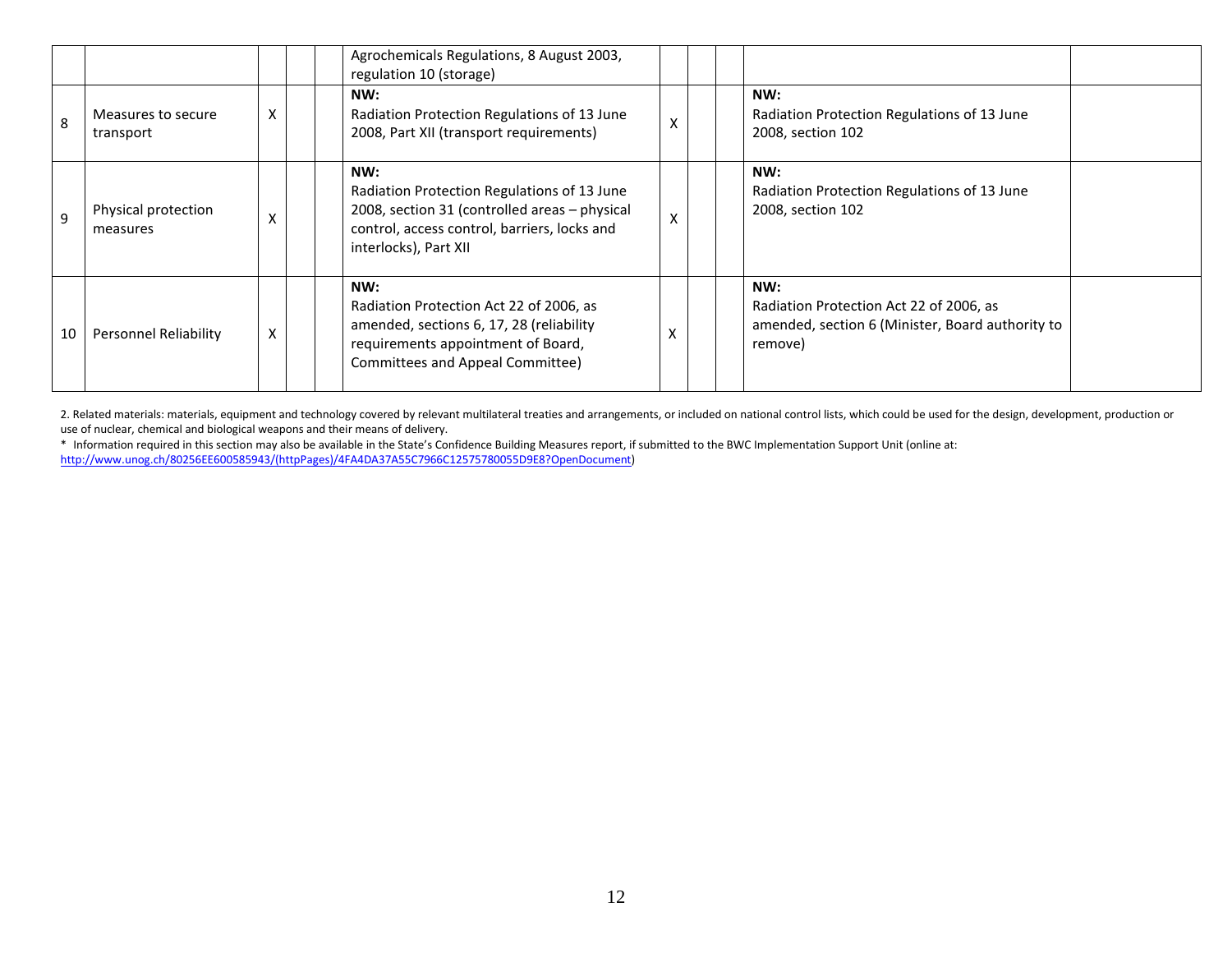#### **IV. OP 3 (a) and (b) - Account for/Secure/Physically protect NW including Related Materials (NW specific)**

| <b>Measures to establish</b><br>domestic controls to prevent<br>the proliferation of NW, and<br>their means of delivery;<br>controls over related<br>materials |                                                                                                                                                                   | <b>Source document</b>                                                                                                                                                                                                                                                                                                                                             |  |  |  |  |  |
|----------------------------------------------------------------------------------------------------------------------------------------------------------------|-------------------------------------------------------------------------------------------------------------------------------------------------------------------|--------------------------------------------------------------------------------------------------------------------------------------------------------------------------------------------------------------------------------------------------------------------------------------------------------------------------------------------------------------------|--|--|--|--|--|
| $\mathbf{1}$                                                                                                                                                   | National regulatory<br>authority                                                                                                                                  | Chemical, Biological, Nuclear and Radiological Weapons Management Authority<br>(Chemical Weapons Prohibition Act 16 of 2018, section 5)<br><b>Radiation Protection Board</b><br>Department of Radiation Protection Inspectorate at Botswana Ministry of Infrastructure, Science and Technology<br>(Radiation Protection Act 22 of 2006, as amended, sections 5-22) |  |  |  |  |  |
| 2                                                                                                                                                              | Licensing of nuclear<br>installations/entities/<br>use of materials                                                                                               | <b>Radiation Protection Board</b><br>(Radiation Protection Act 22 of 2006, as amended, sections 23-32, 35)                                                                                                                                                                                                                                                         |  |  |  |  |  |
| 3                                                                                                                                                              | <b>IAEA Safeguards</b><br>Agreements                                                                                                                              | Safeguards Agreement in force 24 August 2006 (INFCIRC 694)<br>Additional Protocol in force 24 August 2006                                                                                                                                                                                                                                                          |  |  |  |  |  |
| 4                                                                                                                                                              | <b>IAEA Code of Conduct</b><br>on Safety and Security<br>of Radioactive Sources                                                                                   | Notified IAEA of support<br>Department of Radiation Protection Inspectorate at Botswana Ministry of Infrastructure, Science and Technology                                                                                                                                                                                                                         |  |  |  |  |  |
| 5                                                                                                                                                              | Supplementary<br>Guidance on the Import<br>and Export of<br>Radioactive Sources of<br>the Code of Conduct on<br>the Safety and Security<br>of Radioactive Sources | Notified IAEA of support<br>Point of Contact: Director, Department of Radiation Protection Inspectorate: Ministry of Infrastructure, Science and<br>Technology                                                                                                                                                                                                     |  |  |  |  |  |
| 6                                                                                                                                                              | <b>IAEA Incident and</b><br><b>Trafficking Database</b>                                                                                                           | Participates in Database                                                                                                                                                                                                                                                                                                                                           |  |  |  |  |  |
| $\overline{7}$                                                                                                                                                 | <b>Integrated Nuclear</b><br><b>Security Support Plan</b><br>(INSSP) / International<br><b>Physical Protection</b><br><b>Advisory Service (IPPAS)</b>             | Integrated Nuclear Security Support Plan approved                                                                                                                                                                                                                                                                                                                  |  |  |  |  |  |
| 8                                                                                                                                                              | Applying the physical<br>protection                                                                                                                               |                                                                                                                                                                                                                                                                                                                                                                    |  |  |  |  |  |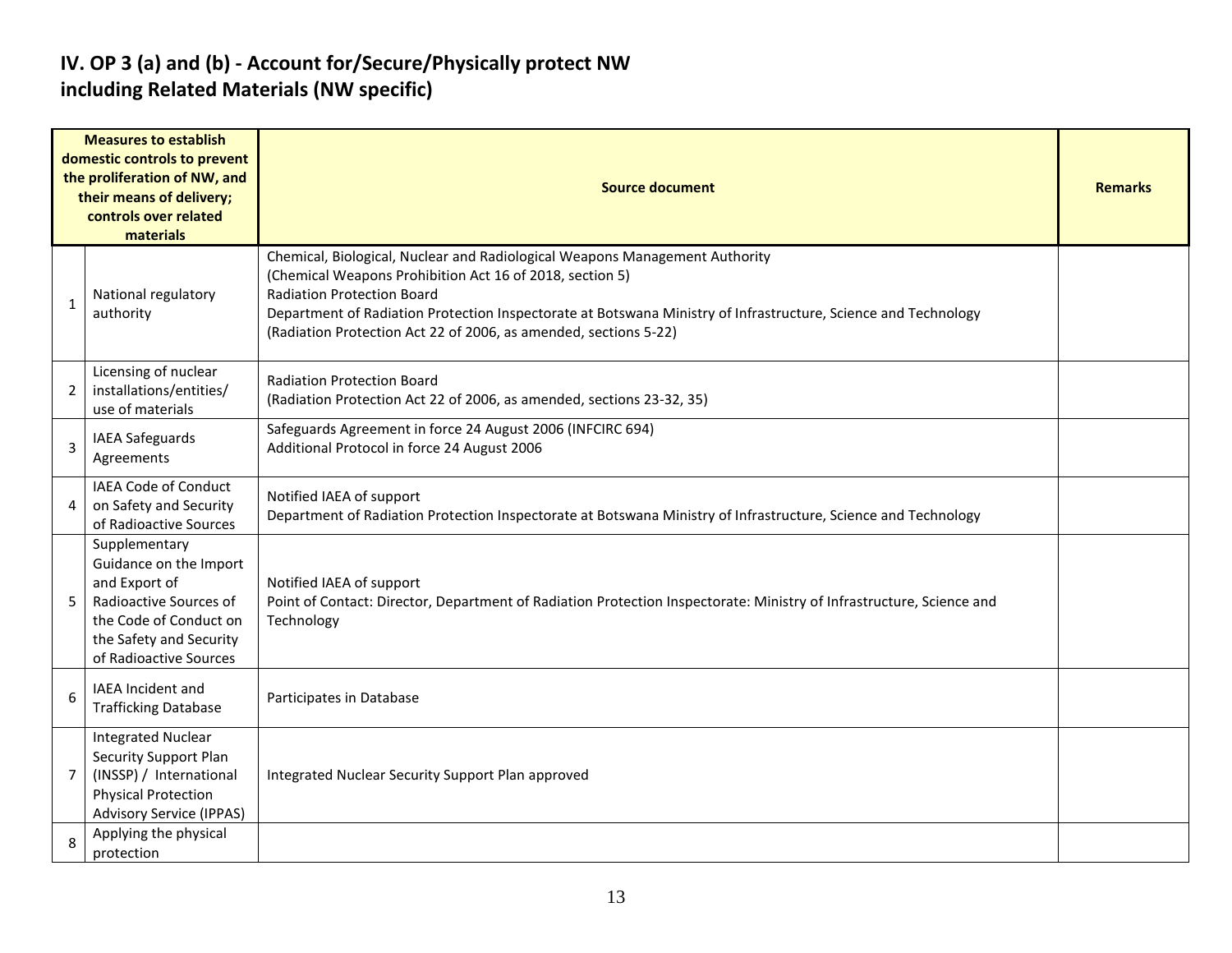|    | recommendations in<br>INFCIRC/225/Rev.5                                                   |                                                                                                                                                                                                                                                                                                                  |  |
|----|-------------------------------------------------------------------------------------------|------------------------------------------------------------------------------------------------------------------------------------------------------------------------------------------------------------------------------------------------------------------------------------------------------------------|--|
|    | Other Agreements<br>related to IAEA                                                       | Country Programme Framework (CPF) for the period 2018-2022 concluded on 25 January 2018<br>Member State of the African Regional Cooperative Agreement for Research, Development and Training Related to Nuclear<br>Science and Technology (AFRA)<br>Member: Forum of Nuclear Regulatory Bodies in Africa (FNRBA) |  |
| 10 | National legislation and<br>regulations related to<br>nuclear material<br>including CPPNM |                                                                                                                                                                                                                                                                                                                  |  |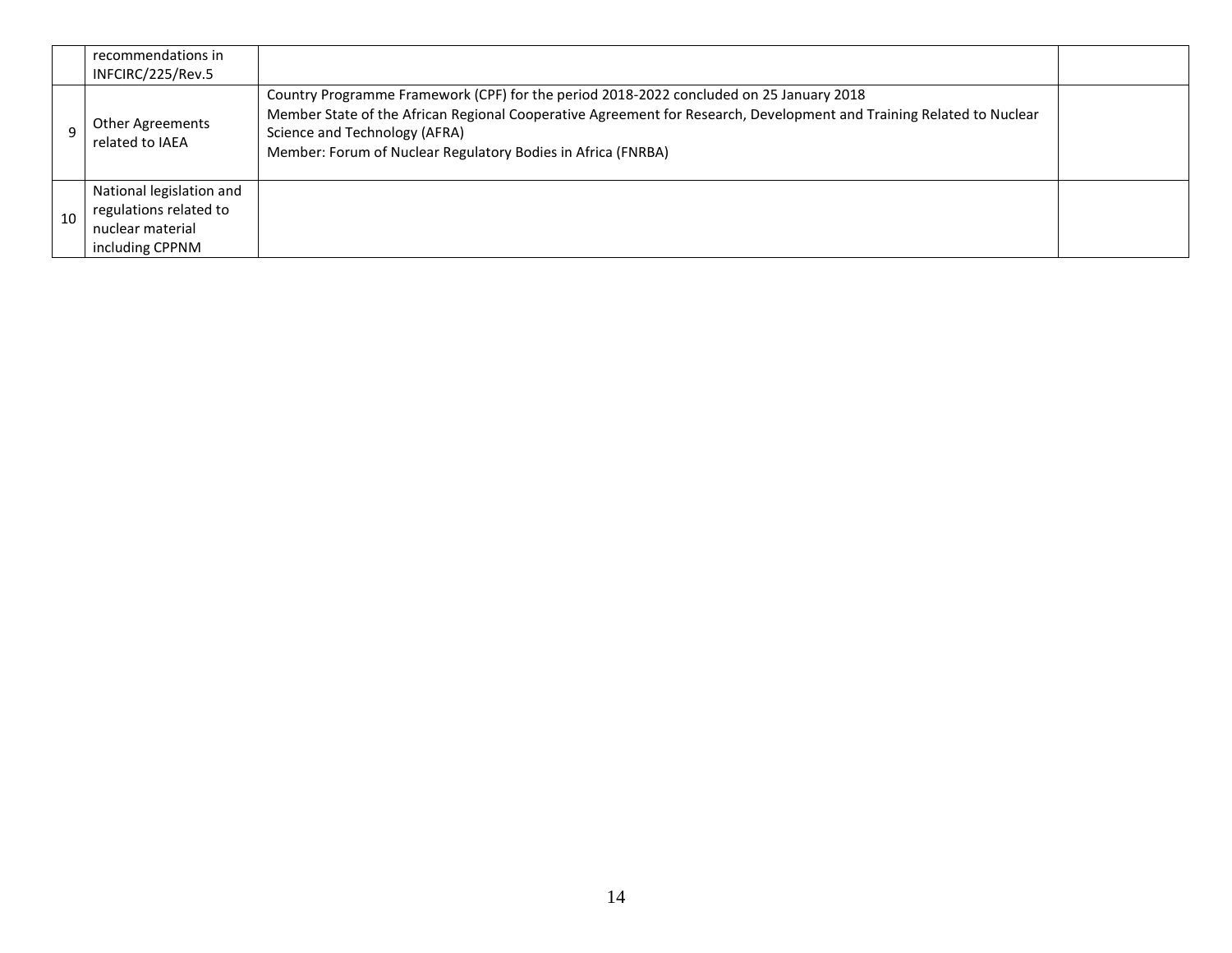#### **V. OP 3 (a) and (b) - Account for/Secure/Physically protect CW including Related Materials (CW specific)**

|                | <b>Measures to establish</b><br>domestic controls to prevent<br>the proliferation of CW, and<br>their means of delivery;<br>controls over related<br>materials | Source document                                                                                                                                                                                                                                                   |  |  |  |  |
|----------------|----------------------------------------------------------------------------------------------------------------------------------------------------------------|-------------------------------------------------------------------------------------------------------------------------------------------------------------------------------------------------------------------------------------------------------------------|--|--|--|--|
|                | National CWC authority                                                                                                                                         | Chemical, Biological, Nuclear and Radiological Weapons Management Authority, Ministry of Defence, Justice and Security<br>(Chemical Weapons Prohibition Act 16 of 2018, section 5)                                                                                |  |  |  |  |
|                | Licensing/registration of<br>installations/facilities/<br>persons/entities/use/<br>handling of related<br>materials                                            | Chemical, Biological, Nuclear and Radiological Weapons Management Authority<br>(Chemical Weapons Prohibition Act 16 of 2018, section 6)<br>National Agrochemicals Committee and the Agrochemicals Inspector<br>Agrochemicals Act 18 of 1999, Part V: ss 22 and 30 |  |  |  |  |
| $\overline{3}$ | Old or abandoned<br>chemical weapons                                                                                                                           |                                                                                                                                                                                                                                                                   |  |  |  |  |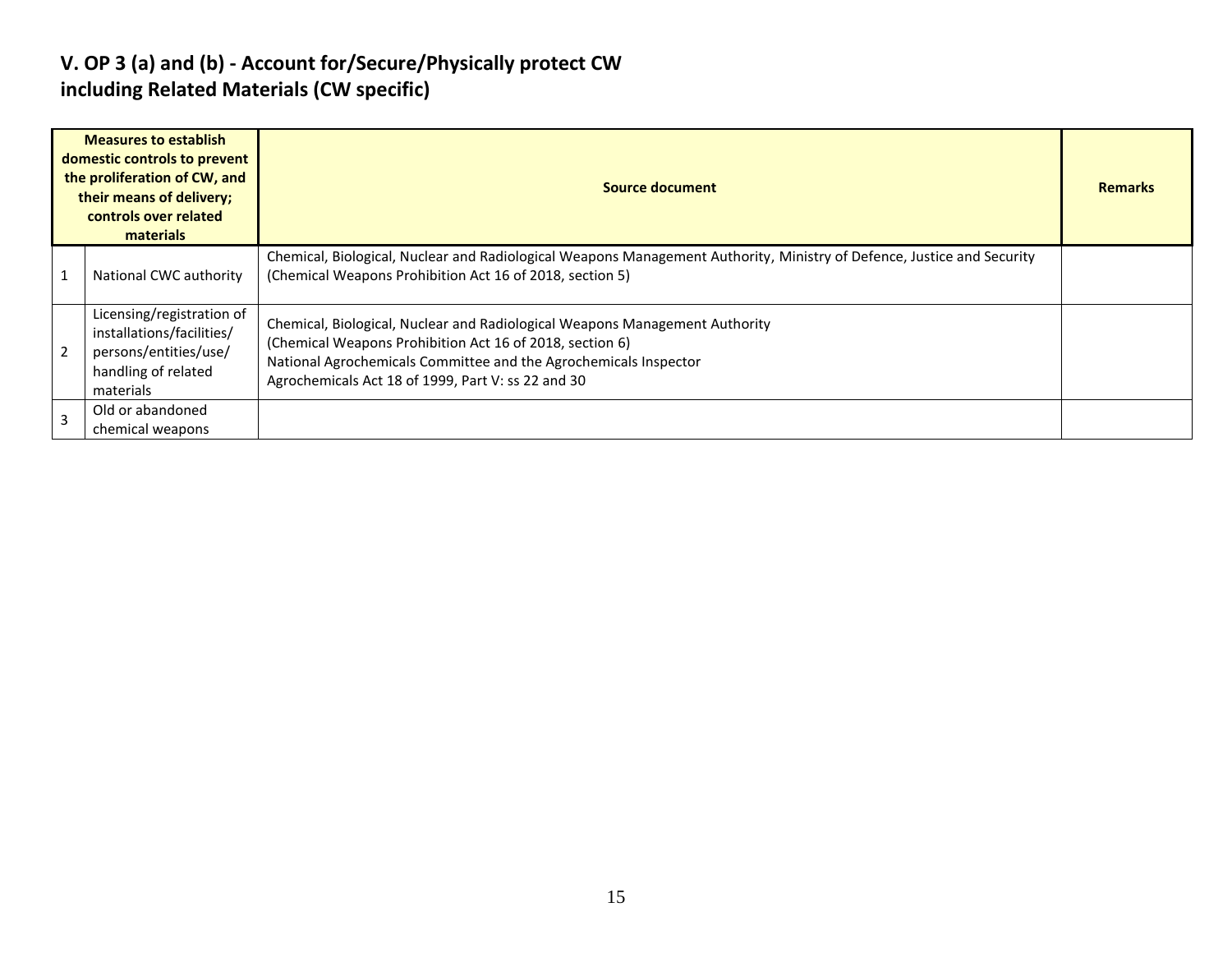#### **VI. OP 3 (a) and (b) - Account for/Secure/Physically protect BW including Related Materials (BW specific)**

| <b>Measures to establish</b><br>domestic controls to prevent<br>the proliferation of BW, their<br>means of delivery; controls<br>over related materials | Source document                                                                                                                         |  |  |  |  |  |
|---------------------------------------------------------------------------------------------------------------------------------------------------------|-----------------------------------------------------------------------------------------------------------------------------------------|--|--|--|--|--|
| Licensing/registration of<br>installations/facilities/<br>persons/entities/use/<br>handling of materials                                                | Chemical, Biological, Nuclear and Radiological Weapons Management Authority<br>(Chemical Weapons Prohibition Act 16 of 2018, section 6) |  |  |  |  |  |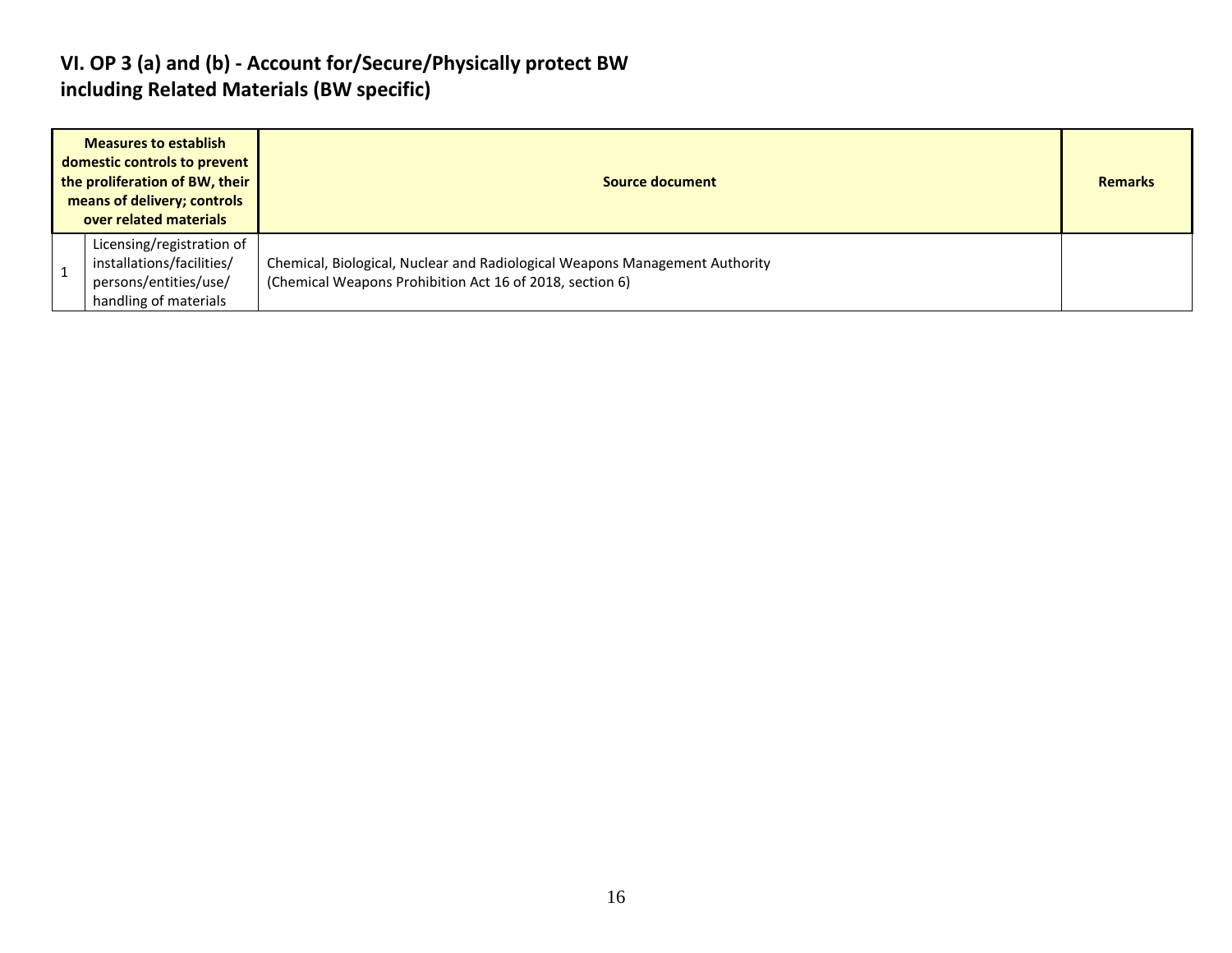# **VII. OP 3 (c) and (d) and related matters from OP 6 - Controls of NW,**

#### **CW and BW, including Related Materials**

| <b>Border controls and export</b><br>and trans-shipment controls                 |                                                                                   | <b>National legal framework</b> |                  |              |                                                                                                                                                                                                                                                                                                                                                                   |        |        | <b>Enforcement and civil/criminal penalties</b> |                                                                                                                                                                                                                                                       |                |  |  |
|----------------------------------------------------------------------------------|-----------------------------------------------------------------------------------|---------------------------------|------------------|--------------|-------------------------------------------------------------------------------------------------------------------------------------------------------------------------------------------------------------------------------------------------------------------------------------------------------------------------------------------------------------------|--------|--------|-------------------------------------------------|-------------------------------------------------------------------------------------------------------------------------------------------------------------------------------------------------------------------------------------------------------|----------------|--|--|
|                                                                                  | to prevent the proliferation<br>of nuclear, chemical and                          |                                 | $X$ /?           |              |                                                                                                                                                                                                                                                                                                                                                                   |        | $X$ /? |                                                 |                                                                                                                                                                                                                                                       | <b>Remarks</b> |  |  |
| biological weapons and their<br>means of delivery including<br>related materials |                                                                                   | N<br>W                          | $\mathbf c$<br>W | B<br>W       | <b>Source document</b>                                                                                                                                                                                                                                                                                                                                            | N<br>W | C<br>W | B<br>W                                          | <b>Source document</b>                                                                                                                                                                                                                                |                |  |  |
| $\mathbf 1$                                                                      | Border control to<br>detect, deter, prevent<br>and combat illicit<br>trafficking  | X                               | $\mathsf{\chi}$  | $\mathsf{X}$ | NW/CW/BW:<br>Customs and Excise Duty Act, 1970, as<br>amended, Parts I (illicit goods), III (importation,<br>exportation and transit of goods), VI, sections<br>22 (restricted or prohibited goods)<br>Customs Act 33 of 2018, Part III (prohibited<br>and restricted goods)                                                                                      | X      | X      | $\mathsf{x}$                                    | NW/CW/BW:<br><b>Botswana Unified Revenue Service</b><br>National Anti-terrorism Committee<br>Customs and Excise Duty Act 1970, as<br>amended, Part XI<br>Customs Act 33 of 2018, Parts XIX (seizure,<br>detention or forfeiture) and XXII (penalties) |                |  |  |
| $\overline{2}$                                                                   | Law enforcement to<br>detect, deter, prevent<br>and combat illicit<br>trafficking | X                               | X                | X            | NW/CW/BW:<br>Customs Act 33 of 2018, Part III and XIX                                                                                                                                                                                                                                                                                                             | X      | X.     | $\boldsymbol{\mathsf{X}}$                       | NW/CW/BW:<br><b>Botswana Unified Revenue Service</b><br>National Anti-terrorism Committee<br>Customs Act 33 of 2018, Parts XIX (seizure,<br>detention or forfeiture) and XXII (penalties)                                                             |                |  |  |
| $\overline{3}$                                                                   | Border control detection<br>measures                                              |                                 |                  |              |                                                                                                                                                                                                                                                                                                                                                                   |        |        |                                                 |                                                                                                                                                                                                                                                       |                |  |  |
| 4                                                                                | Control of brokering                                                              |                                 |                  |              |                                                                                                                                                                                                                                                                                                                                                                   |        |        |                                                 |                                                                                                                                                                                                                                                       |                |  |  |
| 5                                                                                | Export control<br>legislation in place                                            | X                               | $\mathsf{X}$     |              | NW:<br>Radiation Protection Act of 2006, as amended,<br>section 23 (licence to export any radioactive<br>material, substance or sources)<br>Mines and Minerals Act 1999, sections 48 and<br>80<br>CW:<br>Chemical Weapons Prohibition Act 16 of 2018,<br>sections 15, 16 and 17 (authorisation,<br>notification and declaration to export<br>scheduled chemicals) | X      | X      |                                                 | NW:<br>Radiation Protection Act of 2006, as amended,<br>section 23 with 35<br>Mines and Minerals Act 1999, sections 81-82<br>CW:<br>Chemical Weapons Prohibition Act 16 of 2018,<br>sections 15, 16 and 17Agrochemicals Inspector                     |                |  |  |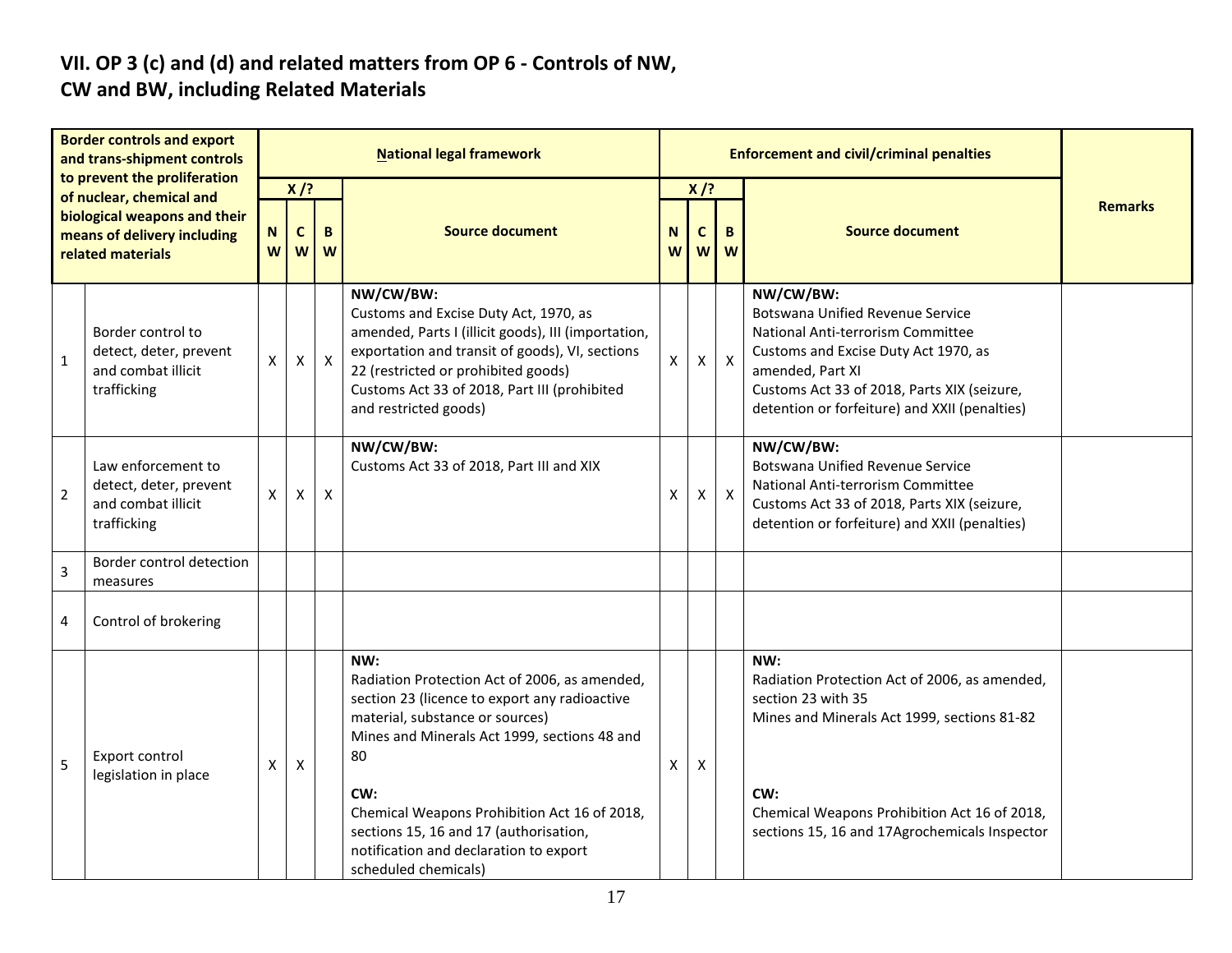|                 |                                                            |   |   |              | Agrochemicals Regulations, 8 August 2003,<br>regulation 5                                                                                                                                                                                                                                                                                                                    |   |   |                  |                                                                                                                                                                                                                                                                                                                        |  |
|-----------------|------------------------------------------------------------|---|---|--------------|------------------------------------------------------------------------------------------------------------------------------------------------------------------------------------------------------------------------------------------------------------------------------------------------------------------------------------------------------------------------------|---|---|------------------|------------------------------------------------------------------------------------------------------------------------------------------------------------------------------------------------------------------------------------------------------------------------------------------------------------------------|--|
| 6               | Licensing provisions and<br>Authority                      | X | X | $\mathsf{X}$ | NW:<br>Radiation Protection Act of 2006, as amended,<br>sections 5-22 and 23 (licencing)<br>Mines and Minerals Act 1999, sections 48 and<br>80<br>CW:<br>Chemical Weapons Prohibition Act 16 of 2018,<br>section 6 (licence/permit scheduled chemicals)<br>BW:<br>Chemical Weapons Prohibition Act 16 of 2018,<br>section 6 (licence/permit controlled agents and<br>toxins) | X | X | $\mathsf{X}$     | NW:<br><b>Radiation Protection Board</b><br>Radiation Protection Act of 2006, as amended,<br>section 23 with 35<br>Mines and Minerals Act 1999, sections 81-82<br>CW/BW:<br>Chemical Weapons Prohibition Act 16 of 2018,<br>section 5 (Chemical, Biological, Nuclear and<br>Radiological Weapons Management Authority) |  |
| 7               | Control lists of<br>materials, equipment<br>and technology | X | X |              | NW:<br>Radiation Protection Regulations 2013,<br>Schedules<br>CW:<br>Chemical Weapons Prohibition Act 16 of 2018,<br>Scheduled chemicals                                                                                                                                                                                                                                     | X | X |                  | NW:<br>Radiation Protection Regulations 2013, section<br>8 (non-compliance, 9 enforcement)<br>CW:<br>Chemical Weapons Prohibition Act 16 of 2018,<br>section 5 (Chemical, Biological, Nuclear and<br>Radiological Weapons Management Authority)                                                                        |  |
| 8               | Intangible technology<br>transfers                         |   |   |              |                                                                                                                                                                                                                                                                                                                                                                              |   |   |                  |                                                                                                                                                                                                                                                                                                                        |  |
| 9               | Inclusion of means of<br>delivery                          |   |   |              |                                                                                                                                                                                                                                                                                                                                                                              |   |   |                  |                                                                                                                                                                                                                                                                                                                        |  |
| 10              | End-user controls                                          |   | X |              | CW:<br>Chemical Weapons Prohibition Act 16 of 2018,<br>section 17                                                                                                                                                                                                                                                                                                            |   | X |                  | CW:<br>Chemical Weapons Prohibition Act 16 of 2018,<br>section 17                                                                                                                                                                                                                                                      |  |
| 11 <sup>1</sup> | Catch all clause                                           |   |   |              |                                                                                                                                                                                                                                                                                                                                                                              |   |   |                  |                                                                                                                                                                                                                                                                                                                        |  |
| 12              | Transit control                                            | X | X | X            | NW/CW/BW:<br>Customs Act 33 of 2018, sections 166-178<br>(customs transit)                                                                                                                                                                                                                                                                                                   | X | X | $\boldsymbol{X}$ | NW/CW/BW:<br><b>Botswana Unified Revenue Service</b><br>National Anti-terrorism Committee<br>Customs Act 33 of 2018, Parts XIX (seizure,<br>detention or forfeiture) and XXII (penalties)                                                                                                                              |  |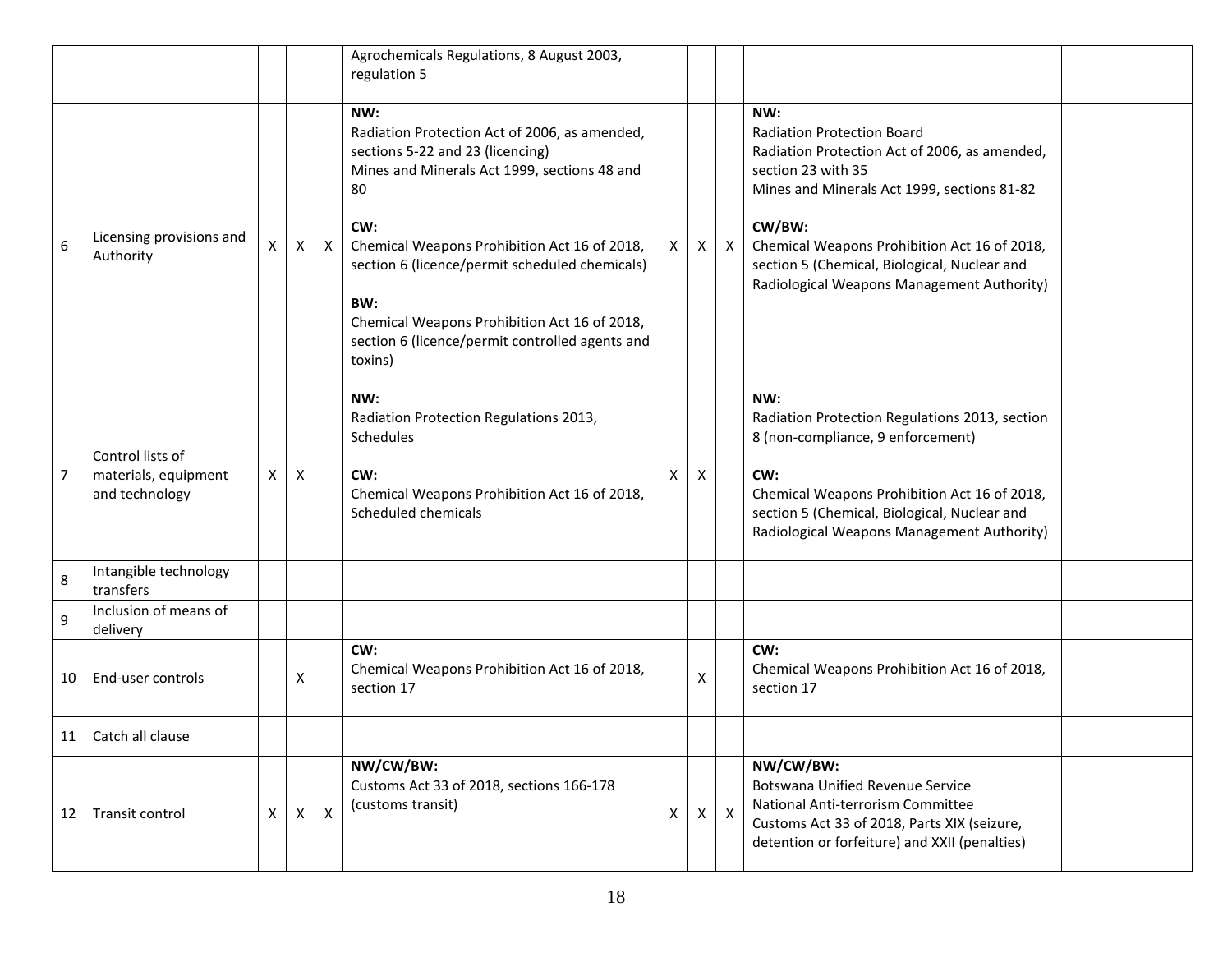| 13 | Trans-shipment control                                                                                                                 | X | $\boldsymbol{\mathsf{X}}$ | $\mathsf{x}$     | NW/CW/BW:<br>Customs Act 33 of 2018, sections 179-183<br>(transhipment)                                                                                                                                                                                                                                                                                                                                                                                                                                                                                                | X | X | $\mathsf{X}$              | NW/CW/BW:<br><b>Botswana Unified Revenue Service</b><br>National Anti-terrorism Committee<br>Customs Act 33 of 2018, Parts XIX (seizure,<br>detention or forfeiture) and XXII (penalties)                                                                                        |  |
|----|----------------------------------------------------------------------------------------------------------------------------------------|---|---------------------------|------------------|------------------------------------------------------------------------------------------------------------------------------------------------------------------------------------------------------------------------------------------------------------------------------------------------------------------------------------------------------------------------------------------------------------------------------------------------------------------------------------------------------------------------------------------------------------------------|---|---|---------------------------|----------------------------------------------------------------------------------------------------------------------------------------------------------------------------------------------------------------------------------------------------------------------------------|--|
| 14 | Re-export control                                                                                                                      |   |                           |                  |                                                                                                                                                                                                                                                                                                                                                                                                                                                                                                                                                                        |   |   |                           |                                                                                                                                                                                                                                                                                  |  |
| 15 | Control over financing of<br>exports/transhipments<br>that would contribute to<br>proliferation                                        | X | $\mathsf{X}$              | $\boldsymbol{X}$ | NW/CW/BW:<br>Financial Intelligence Act of 2009, as amended<br>(2018), section 2 (NBC weapons, proliferation,<br>risk management systems), 4 financing of<br>proliferation of NBC weapon)<br>CW:<br>Chemical Weapons (Prohibitions) Act 16 of<br>2018, Part IV, sections 2 (definition for<br>proliferation financing), 14(1)(f) (engage in<br>proliferation financing of any chemical<br>weapon)<br>BW:<br>Biological and Toxin Weapons (Prohibition) Act<br>27 of 2018, section 5(1)(d) (engages in<br>proliferation financing of any biological or toxin<br>weapon) | X |   | $\boldsymbol{\mathsf{X}}$ | NW/CW/BW:<br>Proceeds of Serious Crimes Act, 1990, as<br>amended<br>Financial Intelligence Act of 2009, as amended,<br>sections 4 (functions of Financial Intelligence<br>Agency), 31 (records)<br>CW:<br>Chemical Weapons (Prohibitions) Act 16 of<br>2018, Part IV, section 14 |  |
| 16 | Control over services<br>related to exports/<br>transhipments that<br>would contribute to<br>proliferation including<br>transportation |   |                           |                  |                                                                                                                                                                                                                                                                                                                                                                                                                                                                                                                                                                        |   |   |                           |                                                                                                                                                                                                                                                                                  |  |